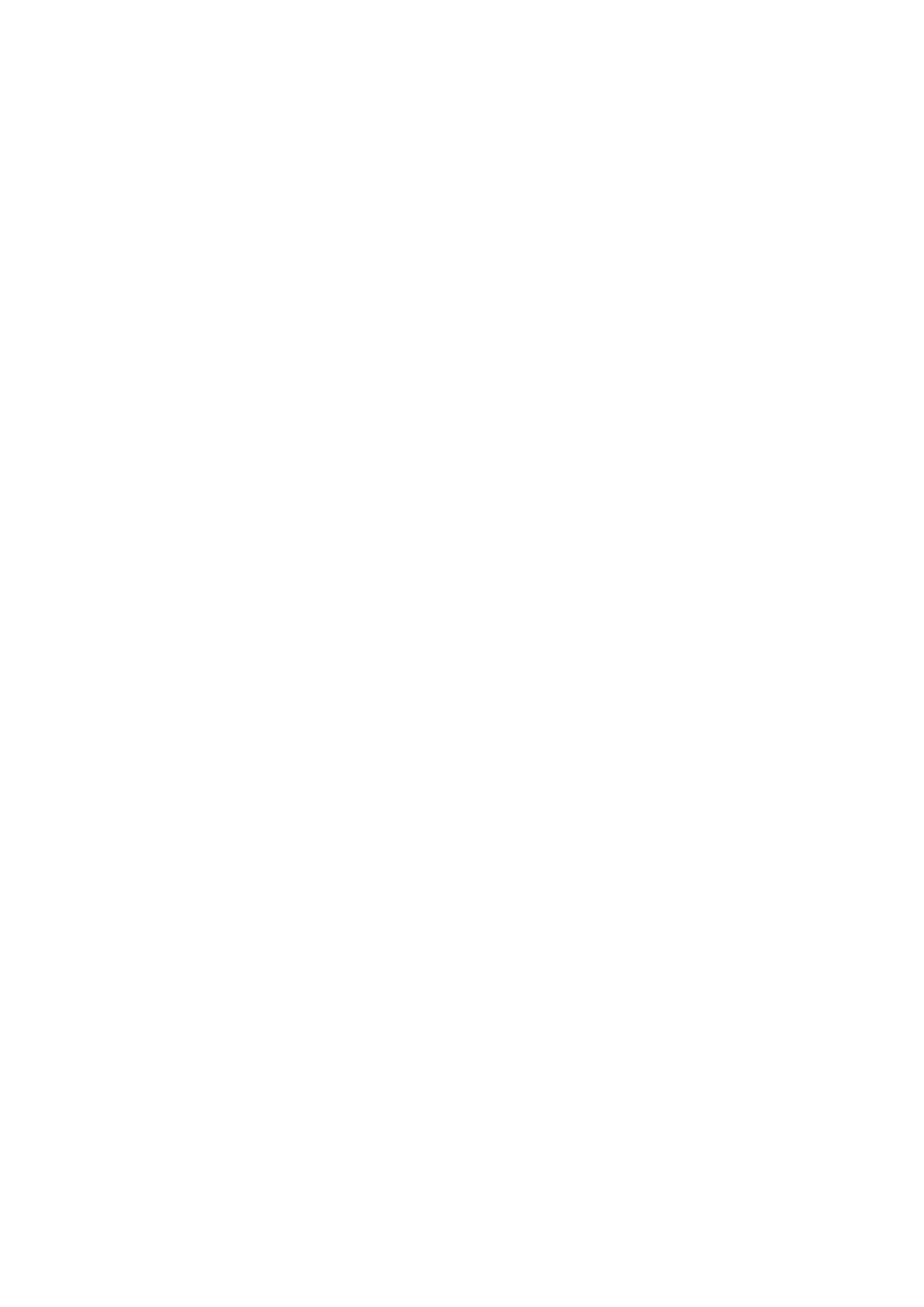# **Residential Real Estate Investment: Optimal Holding Period with Taxation**

#### **Philippe Bertrand**

Aix-Marseille Université, CERGAM EA 4225, Aix-Marseille Graduate School of Management - IAE and KEDGE BS, Marseille, France Aix-Marseille School of Economics [philippe.bertrand@univ-amu.fr](mailto:philippe.bertrand@univ-amu.fr)

**Jean-Luc Prigent** THEMA, Université de Cergy-Pontoise, Cergy-Pontoise, France Labex MME-DII [jean-luc.prigent@u-cergy.fr](mailto:jean-luc.prigent@u-cergy.fr)

Preliminary version (do not quote)

#### **Abstract**

This paper deals with residential real estate portfolio optimization under taxation. In this framework, we examine an important decision making problem, namely the determination of the optimal time to sell a diversified real estate. The optimization problem corresponds to the maximization of the expectation of both the free cash flows and the terminal value of the portfolio. Taking account of the various taxes with several specific degression functions on the capital gains, we examine how the optimal time to sell behaves according to various financial parameter values and taxation levels. We show that the introduction of taxation highly modifies the structure of the optimal time to sell the real estate asset. For example, this latter one can jump whereas the expectation of the global wealth is a continuous function with respect to time. Additionally, contrary to the case with no taxation, the optimal time to sell depends on the volatility of the real estate asset, since the capital gains can be viewed as a real option involving different Call options. We provide numerical illustrations to emphasize such features and to examine the impact of various market and taxation parameters. We also compare the impact of different degression functions on the capital gains for four European countries, namely Germany, England, France and Spain. 1

**Key Words** Real estate portfolio; Residential real estate; Optimal holding period; Taxation.

**JEL Classification** C61, G11, R21

 $\overline{a}$ 

<sup>1</sup> The authors gratefully acknowledge "L'Observatoire de l'Epargne Européenne (OEE) for its financial support. We also thank Fabrice Barthélémy and Charles Olivier Amédée-Manesme for their fruitful comments and suggestions.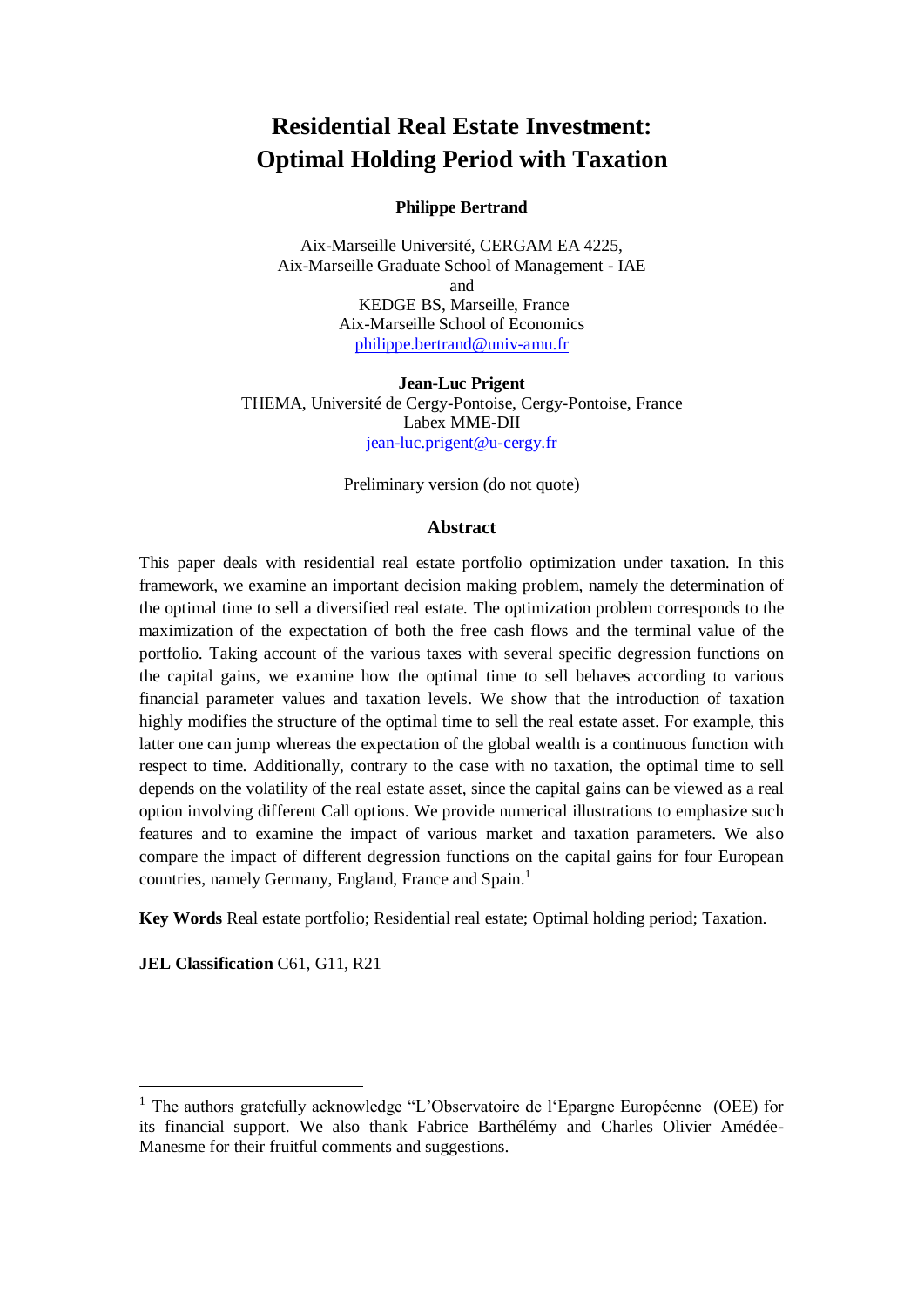#### **1. Introduction**

 $\overline{a}$ 

The determination of the optimal holding period is a standard topic in finance. Many theoretical and empirical research studies deal with this problem (see Atkins and Dyl, 1997; In, Kim and Gençayc, 2011 and Lim and Kim, 2011). Holding period is defined as the expected period of time during which an investment is or should be kept. For a long time, this problem has been mainly studied for stocks. For instance, Demsetz (1968) and Tinic (1972) noted that transaction costs have a non negligible impact on holding periods. Amihud and Mendelson (1986) emphasize that assets having high bid-ask spreads (a proxy for high transaction costs) are kept at equilibrium by investors who expect to hold assets for a long time. Using a sample of NASDAQ and NYSE firms from 1981 to 1993, Atkin and Dyl (1997) examine the effects of firm size, bid-ask spread and volatility of returns on holding periods of stocks. They exhibit a positive correlation between the holding period, transaction costs and firm size, and a negative correlation between the holding period and price variability. Real estate assets exhibit these two features of high transaction costs and significant asset specific volatility, which is precisely why the optimal holding period represents a challenge both for academics and practitioners in the field.

The literature about the search for the optimal holding period in real estate portfolio management is rather recent. Usually, real estate investment is viewed as a rather passive process, since investor's strategy is very often reduced to a simple buy-and-hold strategy for real estate, this latter one ensuring relatively stable cash flows for many years. Such strategy avoids too large transaction costs but, since real estate cycles tend to be shorter, it is worthwhile to better analyze the concept of holding period and especially of ex-ante holding period.<sup>2</sup> This has been the subject of many empirical studies, although no consensus has emerged. For the USA case, Hendershott and Ling (1984) and Gau and Wang (1994) emphasize tax laws condition holding durations. For the UK case, the relationship between returns and holding periods appears to be complex. In a study based on interviews with investors, Rowley et al. (1998) show that investors and property developers have a specific holding period in mind from the start. They conclude that, for office space, a holding period decision is linked to depreciation and obsolescence. For retail property, the decision is more empirical, depending on active asset management and the prevailing situation in the commercial property market. In a more recent paper, Collett et al. (2003) highlight the fact that setting a holding period for the investor is important for any decision to invest in commercial real estate portfolios. Investment valuation requires a specified analysis period, and asset allocation depends on the variances and covariances of assets in turn influenced by a reference interval. Using the UK database of properties provided by IPD over an 18-year period, they observe that the median holding period is about seven years. Sales rates vary across the holding period (probably due to rent cycles and lease structures), and the holding period varies by property type: the larger and more expensive the properties, the longer the holding period. If the return is greater, the holding period is shorter. However, even if Collett et al. (op. cit.) suggest a link between price volatility and holding period, they fail to highlight a proxy for measuring the relationship. For small residential investments, Brown and Geurts (2005) offer an empirical response to the following questions: how long does an investor own

 $2$  By analogy with the stock market where the question is often selling the stock or keeping it to receive dividends, the question in real estate is selling the property or continue to collect rents.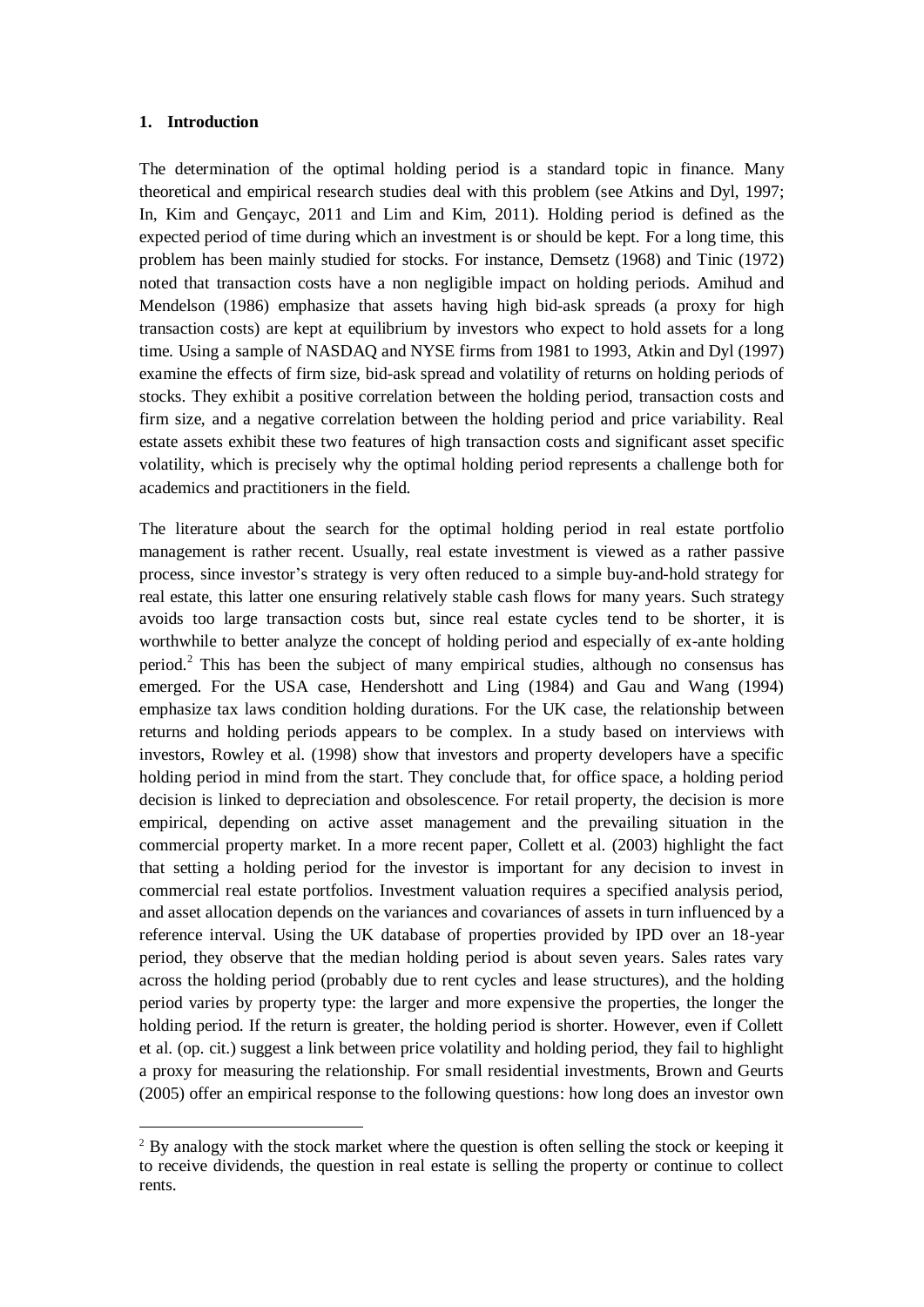an apartment building, and why do investors sell some properties more frequently than others do? Using a sample of apartment buildings of between 5 and 20 units over the period 1970 to 1990 in San Diego, California, they found the average holding period to be approximately five years. They conclude that investors sell their assets earlier when values rise faster than rents. Using a microeconomic framework, Brown (2004) shows that consideration of risk that is specific to real estate investments explains why private investors actually own real estate, as well as their buying and selling behaviour, which is more driven by entrepreneurial decision criteria than by financial ones used for other assets. Consistent with this conclusion, applying the Capital Asset Pricing Model (CAPM) for individuals as a way of understanding portfolio management does not lead to relevant results, as demonstrated by Geltner et al. (2006). However, for residential real estate, Cheng et al. (2010) demonstrate that higher illiquidity and transaction costs lead to longer holding periods, while higher return volatility implies shorter holding periods. Regarding the volatility, Rehring (2012) examines the U.K. real estate market and shows that the conditional standard deviation of commercial real estate returns depends on the investment maturity as it is the case for usual stocks in particular on the long-term horizons. The transaction costs and marketing period are also discussed. These latter results are consistent with previous papers on financial assets.

Several attempts have sought to develop models to determine analytically the optimal holding period for real estate portfolio.<sup>3</sup> Baroni et al. (2007) model the real estate asset through a standard diffusion process, and provide a closed formula for the optimal holding period exante (e.g. for closed funds, when the initial investment is realized). Barthélémy and Prigent (2009) determine the dynamic optimal time to sell using American option approach. Another extension has been proposed by Amédée-Manesme et al. (2015) who incorporate lease structure effect in order to better account for the specificities of real estate. Amédée-Manesme et al. (2016) examine the impact of the market volatility on the optimal holding period of a real estate asset under risk aversion.

Regarding the impact of the taxation on real estate asset, Slack (2000) provides an analysis of the property tax from both the theoretical and practical point of views. Bahl and Martinez-Vazquez (2007) examine the current practice regarding the property tax in developing countries (see also Bird, and Slack, 2004; Bird and Wallace, 2004; Bird, 2007; Slack, 2013). Slack and Bird (2014) analyze also the political economy of property tax reform. McCluskey and Bell (2008) examine alternative bases for the property tax when considering rental value versus capital value. Nitikin et al. (2012) deals with land taxation in China.

In this paper, our aim is to better emphasize the impact of the taxation on the optimal holding period, extending previous results of Baroni *et al.* (2007). For this purpose, we consider a risk-neutral investor that maximizes the expectation of his global wealth at maturity over a given time period. In this framework, the key parameters are the time horizon and the various taxes such as taxes on the rent and on the capital gains.

<sup>&</sup>lt;sup>3</sup> Some of the optimization problems are specific to real estate investments and differ from standard financial portfolio management problems (see Karatzas and Shreve, 2001). First, real estate assets exhibit specificities (illiquidity, divisibility, localization etc.). Second, the control variable is the time to sell and not the usual financial portfolio weights as highlighted by Oksendal (2007) for the optimal time to invest in a project with an infinite horizon.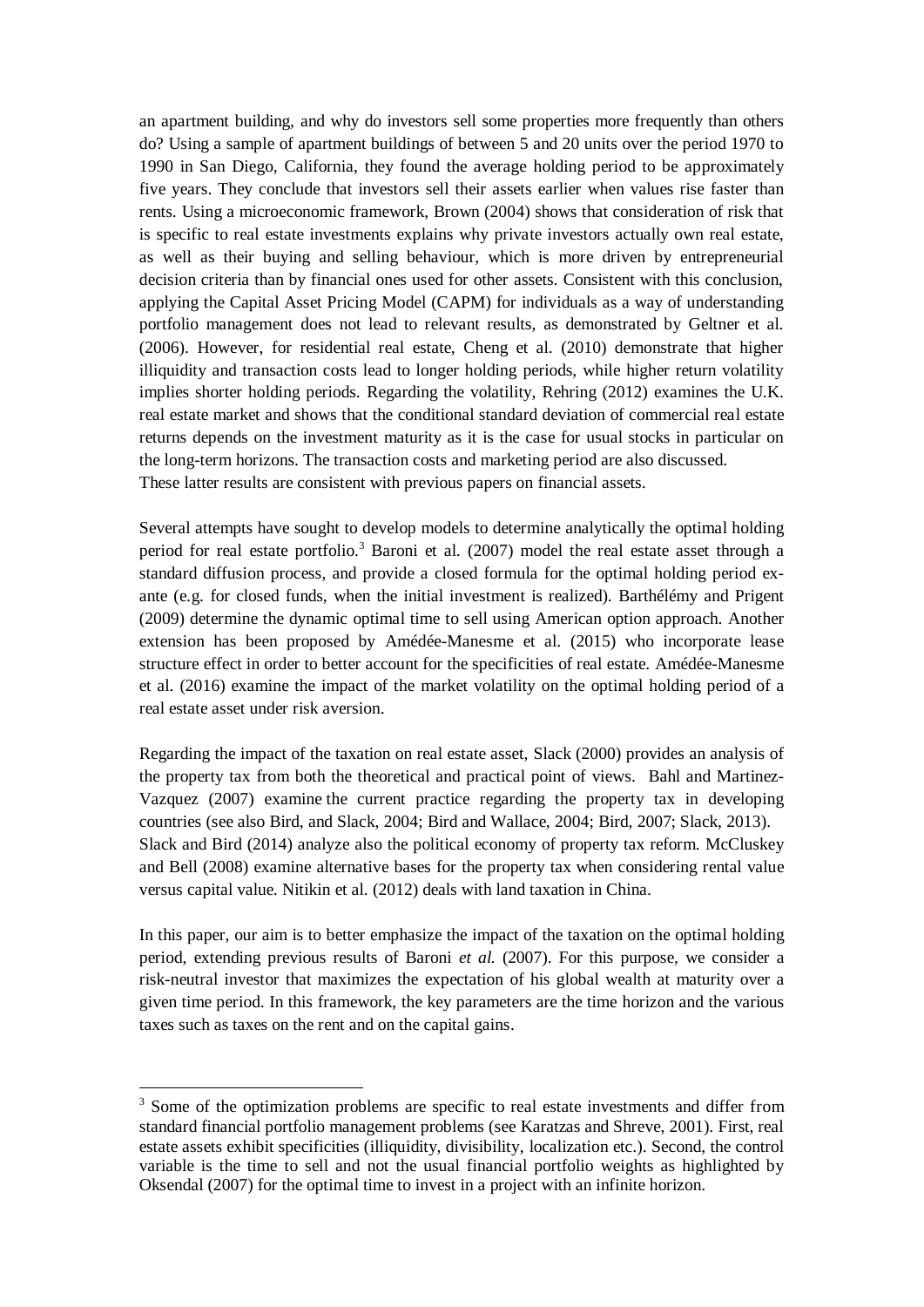We introduce various taxes and in particular several specific degression functions on the capital gains. Then, we study the behaviour of the optimal time to sell for various financial parameter values and taxation levels. For this purpose, in the standard geometric Brownian framework, we derive a closed-form formula to determine the ex-ante optimal holding period of a real estate asset with taxation. We show in particular that the taxation on the capital gains leads to a special case of real options, namely a Call option with underlying corresponding to the real estate asset price and a strike equal to the spot real estate asset weighted by a coefficient depending potentially on maturity. Our results prove that taxation highly modifies the features of the optimal time to sell the real estate asset. For example, this latter one can jump whereas the expectation of the global wealth is a continuous function with respect to time. We provide numerical illustrations to emphasize such features and to examine the impact of various market and taxation parameters. We also compare the impact of different degression functions on the capital gains for four European countries, namely Germany, England, France and Spain.

The structure of the paper is laid out as follows. Section 2 presents the continuous-time framework and the optimal time to sell with taxation. Numerical results for the optimal holding period are provided in section 3. We analyze several sensitivities of the optimal holding period. We investigate also the impact of different degression functions on the capital gains for four European countries, namely Germany, England, France and Spain. Concluding remarks are gathered in Section 4. A brief survey about taxation is provided in appendix.

#### **2. Continuous-time model and risk neutral investor**

 $\overline{a}$ 

In this section, the time of sale is pre-set, committed irrevocably at time 0, based on the expected dynamics of the portfolio value and its cash flow. The real estate portfolio value is defined as the sum of the discounted free cash flows (FCF) and the discounted terminal value (the selling price). We denote  $k_F$  and  $k_P$  respectively as the discount rate of the free cash flows and of the real estate price, and  $V_T$  the terminal value. For a firm, these discount factors can

be equal for example to weighted average cost of capital, which corresponds to the [firm's](http://www.investopedia.com/terms/f/firm.asp) [cost](http://www.investopedia.com/terms/c/costofcapital.asp)  [of capital](http://www.investopedia.com/terms/c/costofcapital.asp) in which each type of [capital](http://www.investopedia.com/terms/c/capital.asp) is proportionately [weighted.](http://www.investopedia.com/terms/w/weighted.asp) For an individual, different numeraires can be used to evaluate the profit to invest. For example, cash flows can be evaluated relatively to an investment in bonds while the real estate asset can be compared to stocks. Another approach can be based on the notion of risk aversion and its representation through utility functions. Barthélémy et al. (2009) show how the choice of discounted rates can be linked to various utility functions, explaining why very high values can be observed in practice.

We assume that the free cash flow grows at a constant rate  $g<sup>4</sup>$ . We consider also property taxes on both the cash flows and on the capital gains. For this purpose, let us consider the corresponding tax rates  $\tau_F$ ,  $\tau_P$  and  $\tau_G$ . The property tax  $\tau_P$  is applied to the cash flows. Let  $f_a$  be the acquisition fee when buying initially the asset and  $f_{cw}$  (.) be the costs of work (these two previous terms are used to determine the capital gains). Additionally, we introduce also a specific function 1(.) increasing with respect to time with values in  $[0,1]$  to take

<sup>&</sup>lt;sup>4</sup> This assumption allows explicit solutions for the optimal times to sell and of the optimal portfolio values. The introduction of stochastic rates would lead to only simulated solutions.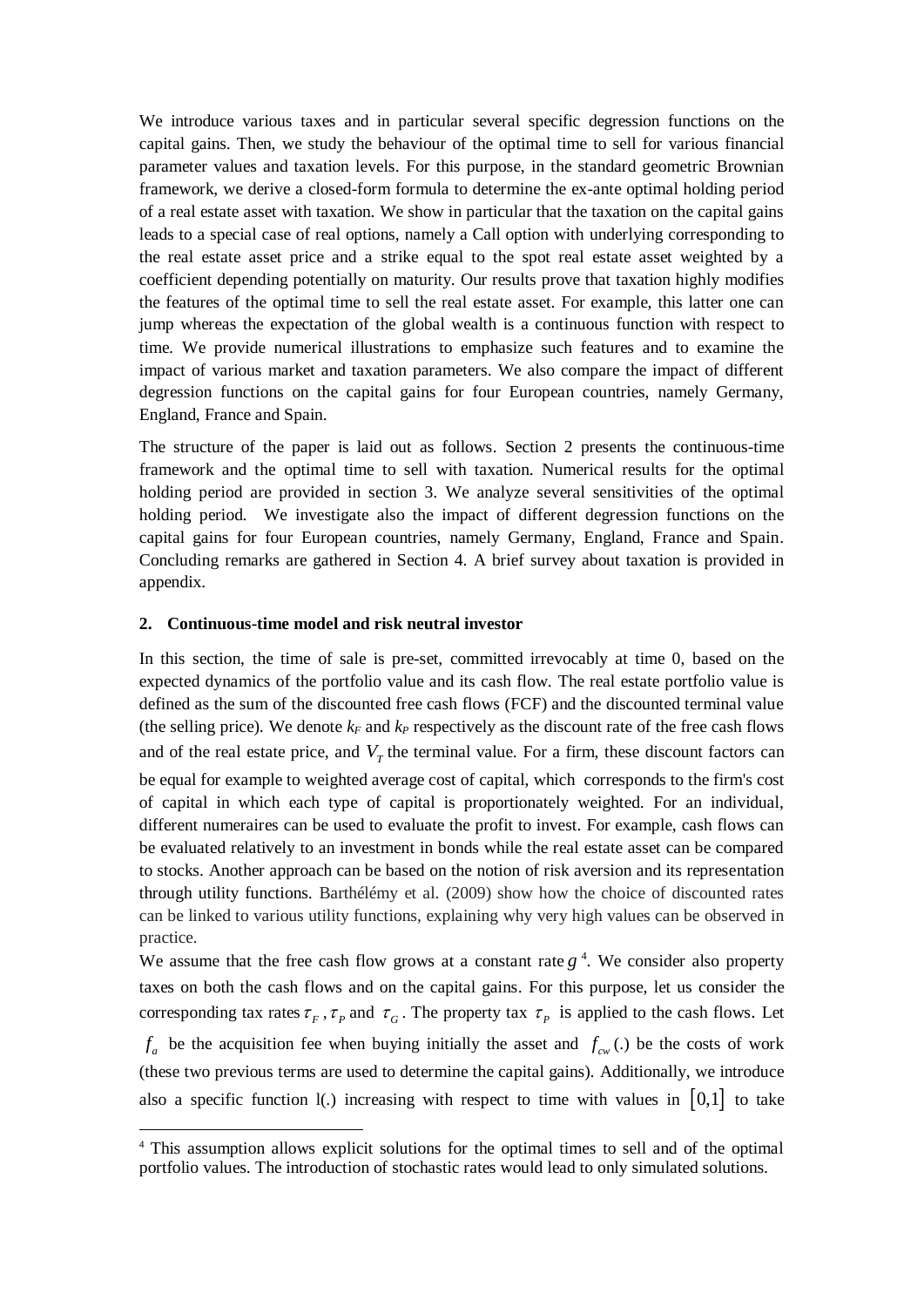account of degression when computing tax on the capital gains.<sup>5</sup> In what follows, we assume that all the previous parameters are deterministic.

#### **2.1. Continuous-time model**

Following Baroni *et al.* (2007), we suppose that the price dynamics follows a geometric Brownian motion:

$$
\frac{d\tilde{P}_t}{\tilde{P}_t} = \mu dt + \sigma dW_t, \tag{1}
$$

where  $W_t$  is a standard Brownian motion.

This equation assumes that the real estate return can be modelled as a simple diffusion process where parameters  $\mu$  and  $\sigma$  are respectively equal to the trend and to the volatility.

Then the future real estate index value at time *t*, discounted at time 0 and with property tax,<br>can be expressed as:<br> $P = P_0 \exp[(\mu - k_B - \frac{1}{2}\sigma^2)t + \sigma W]$  with  $E\left[\frac{P_t}{T}\right] = \exp((\mu - k_B)t)$  (2) can be expressed as:

Let the result that that the 
$$
t
$$
, the second term is the sum of the  $t$  and the second term is given by:

\n
$$
P_t = P_0 \exp\left[\left(\mu - k_p - \frac{1}{2}\sigma^2\right)t + \sigma W_t\right] \text{ with } E\left[\frac{P_t}{P_0}\right] = \exp\left(\left[\mu - k_p\right]t\right) \tag{2}
$$

Denote by  $FCF_0$  the initial value of the free cash flow. The continuous-time version of the

sum of the discounted free cash flows 
$$
FCF_s
$$
 after tax is equal to:  
\n
$$
C_t = \int_0^t FCF_0 e^{-[k_F - (g - \tau_F - \tau_P)s]} ds = \frac{FCF_0}{k_F + \tau_F + \tau_P - g} \left(1 - e^{-[k_F + \tau_F + \tau_P - g]t}\right)
$$
\n(3)

Denote  $c = \frac{1}{2}$  $c = \frac{FCF_0}{k_F + \tau_F + \tau_p - g}$  and  $\alpha = k_F + \tau_F + \tau_p - g$ .  $\frac{FCF_0}{k_F + \tau_F + \tau_P - g}$  $\alpha = k_F + \tau_F + \tau_P - g.$  $\frac{FCF_0}{\tau_F + \tau_P - g}$ a  $\kappa_F + \tau_F + \tau_P$  8<br>=  $\frac{FCF_0}{k + \tau + \tau = \sigma}$  and  $\alpha = k_F + \tau_F + \tau_P - g$ .  $\frac{FCF_0}{1 + \tau_F + \tau_P - g}$  and

Introduce the real estate portfolio value process *V* after taxes, which is the sum of the discounted free cash flows after taxes and the future real estate index value at time *t*,

discounted free cash flows after taxes and the future real estate index value at time *t*,  
discounted at time 0 minus the discounted tax on capital gains, namely: <sup>6</sup>  

$$
V_t = C_t + P_t - \tau_G P_0 \cdot Max \left[ e^{\left[ (\mu - 0.5\sigma^2)t + \sigma W_t \right]} - (1 + f_a + f_{cw}(t)), 0 \right] (1 - l(t)) e^{-k_t t}.
$$
 (4)

We determine the portfolio value  $V_{\overline{T}}$  for a given maturity  $T$ . This assumption on the time horizon allows accounting of selling constraints before a limit date. The higher  $T$ , the less stringent this limit.

 $\overline{a}$ 

$$
V_t = C_t + P_t - \tau_{P,1}(\tilde{P}_t - P_0(1 + f_a + f_{cw}(t)))^+(1 - l_1(t))e^{-k_p t} - \tau_{P,2}(\tilde{P}_t - P_0(1 + f_a + f_{cw}(t)))^+(1 - l_2(t))e^{-k_p t}
$$

 $5$  Such degression corresponds for example to the French case.

 $6$  For the French case, we have to distinguish two different taxes on capital gains. In that case, we must write: (denote  $x^+=Max(x,0)$ ) <sup>5</sup> Such degression corresponds for example to the French case.<br>
<sup>6</sup> For the French case, we have to distinguish two different taxes on capital gains. In that case,<br>
we must write: (denote x<sup>+</sup>=Max(x,0))<br>  $V_t = C_t + P_t - \tau_{P,1$ 

Additionally, since 2013, there exists another specific tax on capital gains, namely a piecewise linear function for capital gains above 50000 Euros. This leads to another option value. For simplicity, we keep one term for the general result and use the other terms for the numerical application corresponding to the French case.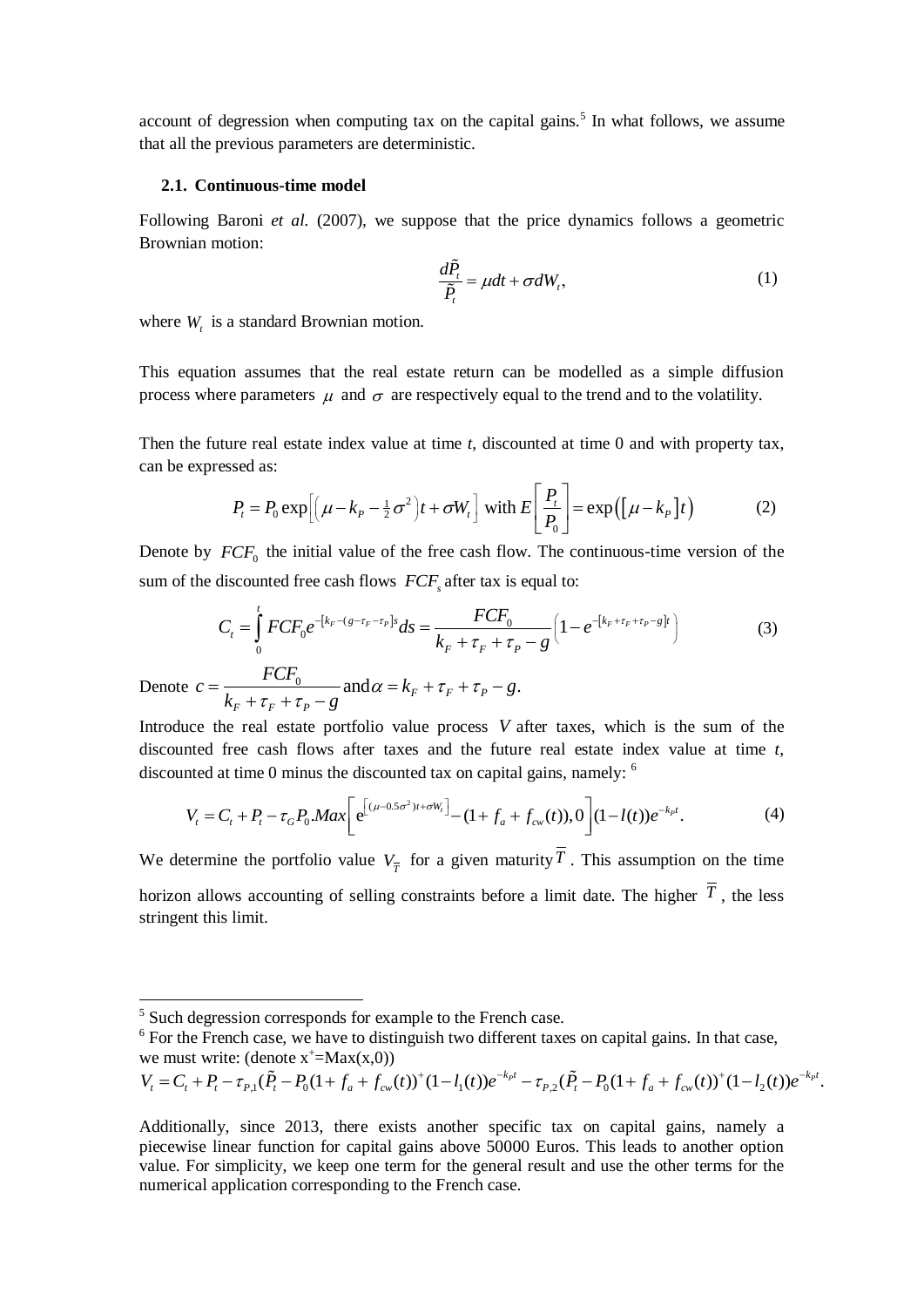#### **2.2. Computation with the linear utility function:**

The optimization problem is:

$$
Max_{t\in[0,\overline{T}]}E[V_t].
$$
\n(5)

Note that the expectation of  $V_t$  is equal to:

Note that the expectation of 
$$
V_t
$$
 is equal to:  
\n
$$
E[V_t] =
$$
\n
$$
c(1 - e^{-at}) + P_0 e^{[(\mu - k_p)t]} - \tau_G P_0 E \left[ Max \left[ e^{[(\mu - 0.5\sigma^2)t + \sigma W_t]} - (1 + f_a + f_{cw}(t), 0) \right] (1 - l(t)) e^{-k_p t} \right].
$$
\n(6)  
\nDenote by N(.) the cumulative distribution function (cdf) of the standard Gaussian probability

distribution.

**Lemma 1.** By adaptating the Black and Scholes formula, we get an explicit formula for the expectation of the capital gains (before applying degression), which looks like a call option  $C_{BS}$ :

$$
P_0 E \left[ Max \left[ e^{[(\mu - 0.5\sigma^2)t + \sigma W_t]} - (1 + f_a + f_{cw}), 0 \right] \right] =
$$
  
\n
$$
P_0 \left[ e^{i\mu} N(d_1) - (1 + f_a + f_{cw}) N(d_2) \right]
$$
  
\nwith  
\n
$$
\begin{cases}\nd_1 = \frac{-Log (1 + f_a + f_{cw}) + (\mu + 0.5\sigma^2)t}{\sigma \sqrt{t}} \\
d_2 = d_1 - \sigma \sqrt{t}\n\end{cases}
$$
\n(7)

#### **2.2.1 Special case (no tax)**

When the investor does not take any tax into account, we get:

$$
E[V_t] = \frac{FCF_0}{k_F - g} \left( 1 - e^{-[k_F - g]t} \right) + P_0 e^{[\mu - k_P]t},
$$
\n(8)

We determine the optimal solution at time 0, for a given maturity T and for an investor maximizing the expectation of his terminal wealth. We have to analyze the expected utility of the future real estate index value at time t, discounted at time 0: if the price return  $\mu$  is higher than the discount rate k, then, the optimal solution for the linear utility case is simply equal to the maturity T. In what follows we assume that  $k_p > \mu$  (otherwise the optimal holding period corresponds straightforwardly to the given maturity  $T$ ). We also assume that  $\mu - g + (k_F - k_P) > 0$ . Note that when  $k_F = k_P$ , this condition is equivalent to  $g < \mu$ , condition which is usually empirically satisfied. Consequently, not selling the asset implies higher cumulated cash but a smaller discounted expected terminal value  $P_0 e^{(\mu - k_p)t}$ . Hence, the investor has to choose between more (discounted) flows and less expected discounted index value.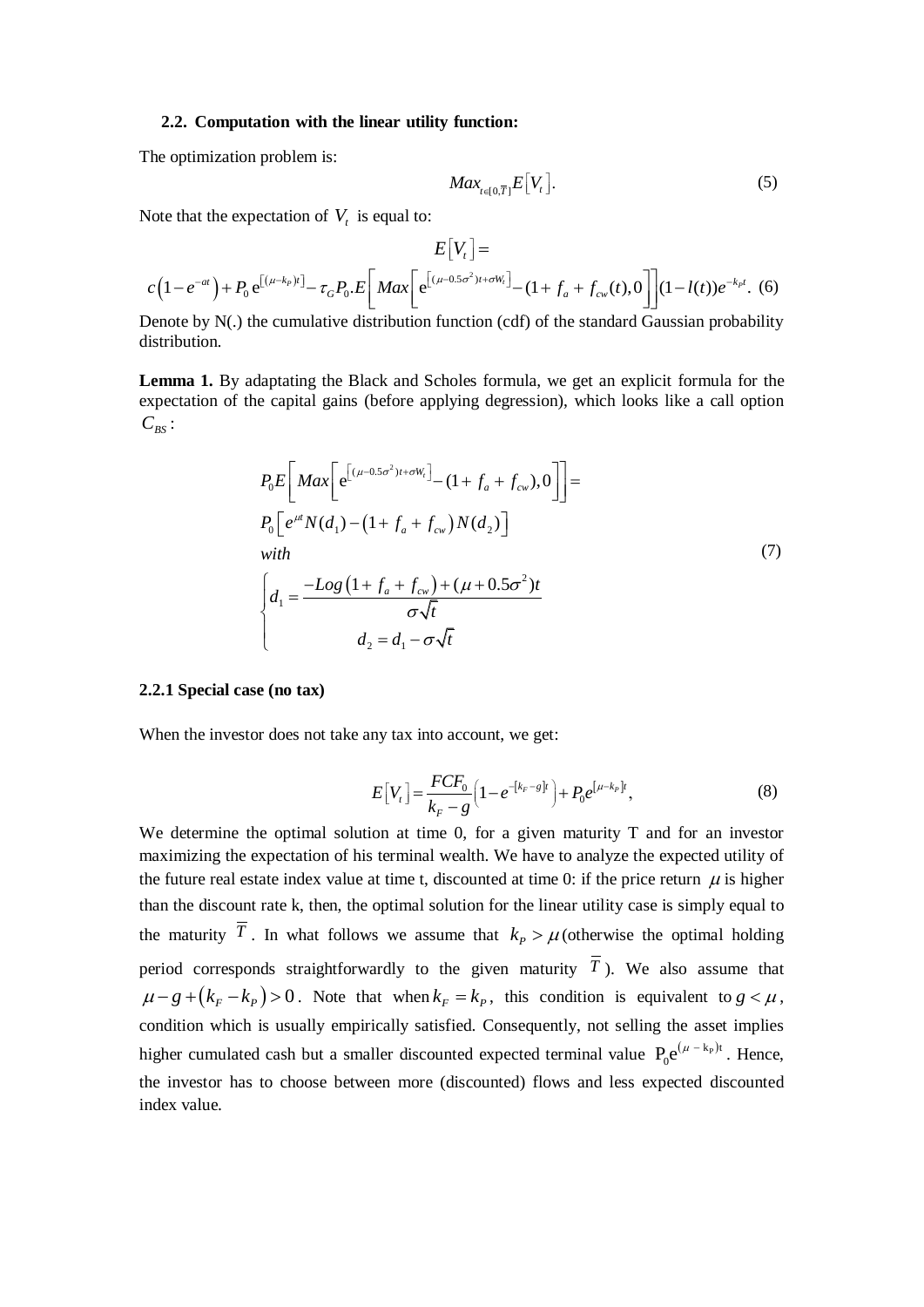Then, the optimal holding period is determined as follows (see Barthélémy and Prigent, 2009, for the case  $k_F = k_P$ ).

• 1: The initial price  $P_0$  is smaller than  $\frac{FCF_0}{k_p-\mu}e^{-(\mu-g+(k_F-k_p))}$ *P*  $FCF_0 \quad -(\mu - g + (k_F - k_P))\bar{T}$  $\frac{FCF_0}{k_P - \mu}e^{-(\mu)}$  $\mu$  $-(\mu - g + (k_F - k$  $\frac{f_0}{\mu}e^{-(\mu-g+(\kappa_F-\kappa_P))T}$ .

Then, the optimal time to sell  $T^*$  corresponds to the maturity  $\overline{T}$ . Since the Price Earning *Ratio* (PER)<sup>7</sup> is too small ( $\leq \frac{e^{-(\mu-g+(k_F-k_F))T}}{k-\mu}$ *P*  $\frac{e^{-(\mu-g)}}{k}$  $_{\mu}$  $-(\mu-g+(k_F \frac{\sum_{i}^{k} x_i p_{i}}{-\mu}$ ), the sell is not relevant before maturity.

• 2: The initial price  $P_0$  lies between the two values  $\frac{FCF_0}{k_P - \mu} e^{-(\mu - g + (k_F - k_P))}$ *P*  $FCF_0 \quad -(\mu - g + (k_F - k_P))\bar{T}$  $\frac{FCF_0}{k_P-\mu}e^{-(\mu)}$  $\mu$  $-(\mu - g + (k_F - k$  $\frac{d^{2}F_{0}}{d\mu}e^{-(\mu-g+(\kappa_{F}-\kappa_{P}))T}$  and  $\frac{d^{2}F_{0}}{d\kappa_{P}-\mu}$ *P FCF*  $\frac{FCF_0}{k_P - \mu}$ .

The optimal time to sell  $T^*$  is solution of the following equation:

$$
\frac{\partial E[V_t]}{\partial t} = 0,\tag{9}
$$

which solves to (see Baroni et al., 2007 for the case 
$$
k_F = k_P
$$
):  
\n
$$
T^* = \frac{1}{\left[ (\mu - g) + (k_F - k_P) \right]} \ln \left( \frac{FCF_0}{P_0} \times \frac{1}{k_P - \mu} \right). \tag{10}
$$

In particular, note that  $T^*$  is a decreasing function of the initial price  $P_0$  and of the difference between the index return  $\mu$  and the growth rate  $g$  of the free cash flows. This latter property was empirically observed by Brown and Geurts (2005). It means that investors sell property sooner when values rise faster than rent.

• 3: The initial price  $P_0$  is higher than  $\frac{FCF_0}{k_{P}-\mu}$ *P FCF*  $\frac{FCF_0}{k_P - \mu}$ .

The optimal time to sell  $T^*$  corresponds to the initial time 0. Since the PER  $\frac{P_0}{F}$  $\epsilon$ *P*  $\frac{r_0}{FCF_0}$  is sufficiently large ( $> \frac{1}{k-1}$  $\frac{1}{k_p - \mu}$ ), there is no reason to keep the asset P.

We note that the discounted expected value  $V<sub>t</sub>$  of the portfolio is concave. Knowing the optimal time to sell  $T^*$  which is deterministic, the probability distribution of the discounted portfolio value  $V_{T^*}$  can be determined. The value  $V_{T^*}$  is equal to:

$$
V_{T^*} \text{ can be determined. The value } V_{T^*} \text{ is equal to:}
$$
\n
$$
V_{T^*} = \frac{FCF_0}{(k_F - g)} \Big[ 1 - e^{-(k_F - g)T^*} \Big] + P_0 \exp \Big[ \Big( \mu - k_P - 1/2\sigma^2 \Big) T^* + \sigma W_{T^*} \Big].
$$

Denote  $A = \frac{FCF_0}{(k_F - g)} \left[ 1 - e^{-(k_F - g)} \right]$  $A = \frac{FCF_0}{(k_F - g)} \left[ 1 - e^{-(k_F - g)T^*} \right]$  $=\frac{FCF_0}{(k_F-g)}\left[1-e^{-(k_F-g)T^*}\right]$  the cumulative discounted free cash flow value at  $T^*$ . Since, from (10), the optimal time to sell satisfies:  $\left(\frac{FCF_{0}}{2} \times \frac{1}{2}\right)$ 

al time to sell satisfies:  
\n
$$
T^* = \frac{1}{\left[ (\mu - g) + (k_F - k_P) \right]} \ln \left( \frac{FCF_0}{P_0} \times \frac{1}{k_P - \mu} \right),
$$

then, we deduce:

 $\overline{a}$ 

<sup>&</sup>lt;sup>7</sup> The PER  $\frac{r_0}{FC}$  $\mathbf{0}$ *P*  $\frac{r_0}{FCF_0}$  is defined as the initial price of a property or group of properties divided by the free cash flows produced by this or these properties. It measures the current price relative to its cash flows production. The PER is often known in real estate as the price multiple.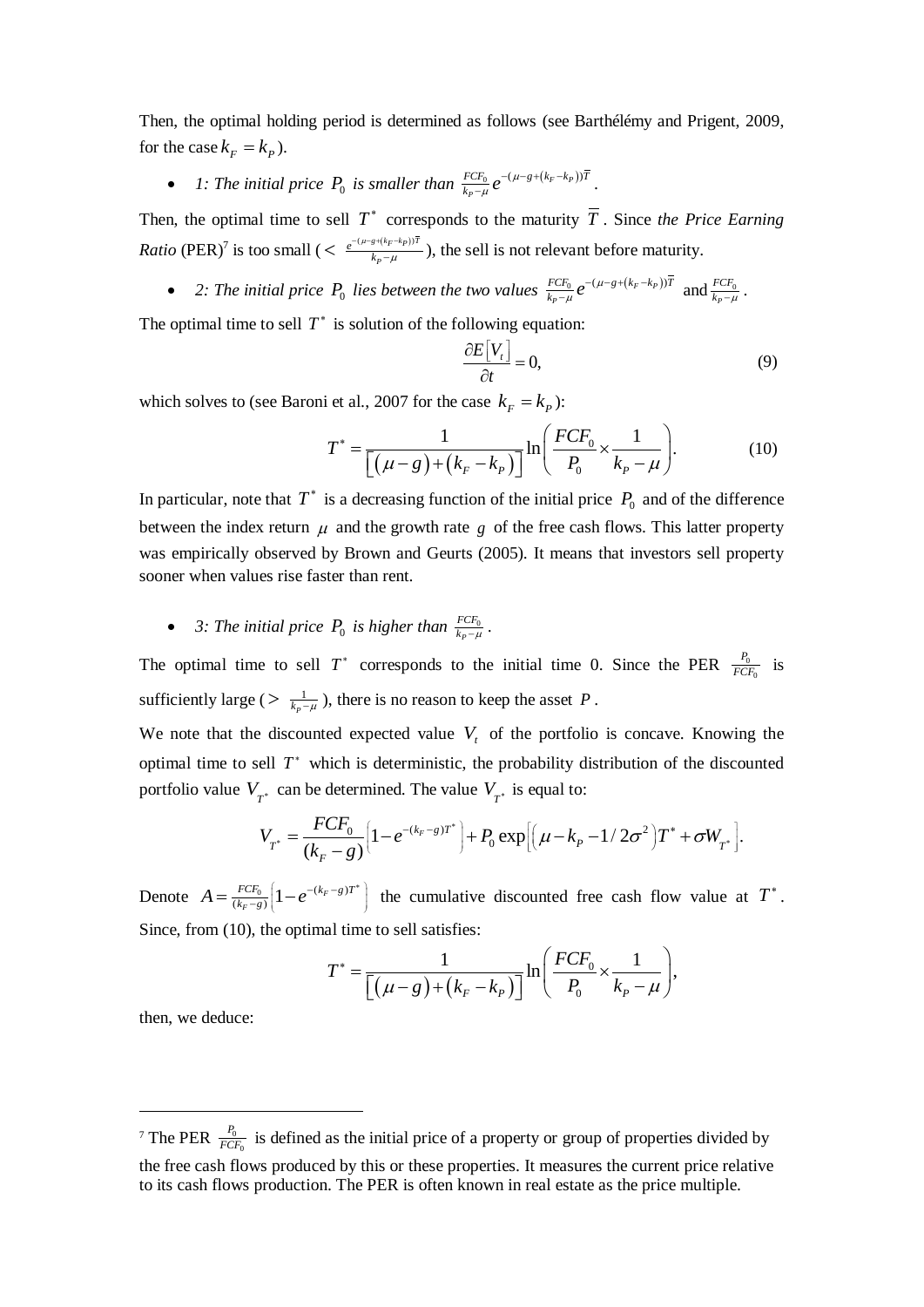$$
A = \frac{FCF_0}{(k_F - g)} \left( 1 - \left[ \frac{FCF_0}{P_0(k_P - \mu)} \right]^{ \left( - \frac{k_F - g}{\mu - g + (k_F - k_P)} \right) } \right),
$$

and the cumulative distribution function of the terminal wealth 
$$
F_{V_{T^*}}
$$
 of  $V_{T^*}$  is given by:  
\n
$$
F_{V_{T^*}}(v) = \begin{cases} 0, & \text{if } v \le A \\ N \left[ \frac{1}{\sigma \sqrt{T^*}} \left[ \ln \left( \frac{v - A}{P_0} \right) - \left( \left( \mu - k_p - 1/2\sigma^2 \right) T^* \right) \right], & \text{if } v > A \end{cases}
$$
\n(11)

where *N* denotes the cdf of the standard Gaussian distribution**.**

#### **2.2.2 Special case (taxation but not on capital gains)**

In this subsection, our aim is to examine the impact of taxation on the optimal holding period for risk-neutral investor. In particular, we study the influence of the degression condition on the capital gains.

For this purpose, let us introduce the function defined by:  
\n
$$
h(t, \tau_F, \tau_P) = \frac{FCF_0}{k_F + \tau_F + \tau_P - g} \left( 1 - e^{-[k_F + \tau_F + \tau_P - g]t} \right) + P_0 e^{[\mu - k_P]t},
$$
\n(12)

This function gives the expected value of the portfolio when there is no taxation on the capital gains. In what follows, we assume that  $k_p > \mu$  (otherwise the optimal holding period corresponds straightforwardly to the given maturity *T* ).

Introduce now the optimal holding period  $T^*(\tau_F, \tau_P, \tau_G)$  with taxation on the capital gains. Assume that  $(\mu - g) + (\tau_F + \tau_P) + (k_F - k_P) > 0$ . We also assume that the initial price  $P_0$ . lies between the two values  $\frac{FCF_0}{k_+ + \tau_{-}} e^{-(\mu - g + (k_F - k_P) + (\tau_F + \tau_P))}$  $P + \tau_P$  $FCF_0$   $q^{-\frac{(\mu - g + (k_F - k_P) + (\tau_F + \tau_P))\bar{T}}{2}}$  $\frac{FCF_0}{k_P + \tau_P - \mu} e^{-(\mu - g + (k_F - k_P) + (\tau_F + \tau_P))}$  $\frac{C_{t_0}}{\tau_p - \mu}e$  $-(\mu - g + (k_F - k_P) + (\tau_F + \tau_P))$  $\frac{r Cr_0}{r + r_p - \mu} e^{-(\mu - g + (\kappa_F - \kappa_P) + (r_F + r_P))T}$  and  $\frac{r cr_0}{\kappa_{P} - \mu}$ *P FCF*  $\frac{r cr_0}{k_P - \mu}$ .

**Proposition 1 (no taxation on capital gains).** When there is no taxation on the capital gains, the optimal holding period with taxation on the rents is smaller than the optimal holding period with no taxation on the rents.

**Proof.** We have:

of. We have:  
\n
$$
T^*(\tau_F, \tau_P, 0) = \frac{1}{\left[ (\mu - g) + (\tau_F + \tau_P) + (k_F - k_P) \right]} \ln \left( \frac{FCF_0}{P_0} \times \frac{1}{k_P - \mu} \right)
$$
\n(13)

Thus  $T^*(\tau_F, \tau_P, 0)$  is decreasing with respect to  $\tau_F$  and  $\tau_P$  for usual parameter values. It mains that the higher the taxes on cash flow, the quicker the investor will try to benefit from real asset prices increase.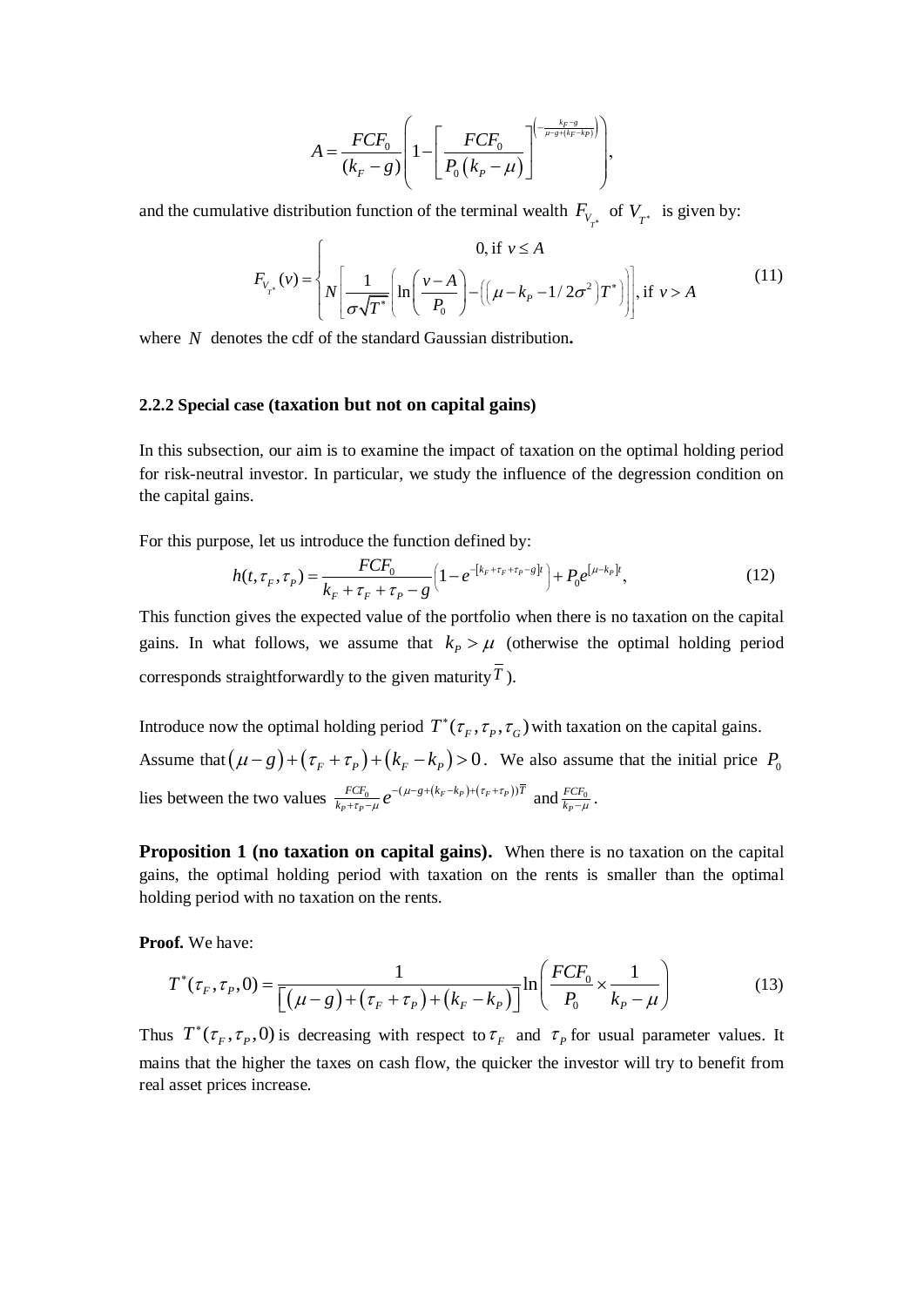#### **2.2.3 General case (taking all taxes into account)**

Denote by  $C_{BS}(t)$  the expectation  $e^{-\mu_P t} E \mid Max \mid e^{(\mu_P - 0.5\sigma^2)}$  $\int_{P}^{1} E\left[ Max \left[ e^{[(\mu_{p}-0.5\sigma^{2})t+\sigma W_{t}]} - (1+f_{a}+f_{cw}), 0 \right] \right]$  $\int dE \left[ M \right]$  $e^{-\mu_P t} E\left[ Max \left[ e^{[(\mu_P - 0.5\sigma^2)t + \sigma W_t]} - (1 + f_a + f_{cw}), 0 \right] \right]$  which which corresponds to the value of the call option with spot underlying value equal to 1 and strike equal to  $(1 + f_a + f_{cw})$  and riskless rate equal to  $\mu_p$ .

**Proposition 2 (general case).** Assuming that the expectation of the capital gains (after applying the degression) is decreasing with respect to time and that the function  $h(t, \tau_F, \tau_P)$ is convex with respect to t, then the optimal holding period with taxation on the capital gains is higher than the optimal holding period with no taxation on the capital gains.

#### **Proof.**

By definition, the holding period  $T^*(\tau_F, \tau_P, 0)$  maximizes  $h(t, \tau_F, \tau_P)$  while the holding period  $T^*(\tau_F, \tau_P, \tau_G)$  maximizes:

$$
h(t,\tau_F,\tau_P) - \tau_G P_0 C_{BS}(t) - (1 - l(t))e^{-k_P t}.
$$

By differentiating, we get:

$$
\frac{\partial h(T^*(\tau_F, \tau_P, 0), \tau_F)}{\partial t} = 0
$$

and

$$
\frac{\partial h(T^*(\tau_F, \tau_P, \tau_G), \tau_F, \tau_P)}{\partial t} =
$$

$$
\frac{\partial}{\partial t} \Big[ \tau_G P_0 C_{BS}(t) (1 - l(t)) e^{-k_P t} \Big]
$$

By assumption on the expectation of the capital gains, the last term of previous equation is negative. Now, by assumption on the function  $h(t, \tau_F, \tau_P)$ ,  $\frac{\partial h(t, \tau_F, \tau_P)}{\partial t}$ *t*  $\partial h(t, \tau_{F}, \tau_{F})$  $\partial$ is decreasing. Thus,

since 
$$
\frac{\partial h(T^*(\tau_F, \tau_P, 0), \tau_F, \tau_P)}{\partial t} = 0
$$
, we deduce that  $T^*(\tau_F, \tau_P, 0) < T^*(\tau_F, \tau_P, \tau_G)$ .

**Lemma 2.** Using the formula corresponding to the sensitivity of the call option  $C_{BS}$  to time to maturity (the so called Greek Theta), we have:<br>  $\Theta(t) = \frac{\partial}{\partial t} C_{BS}(t) = \frac{N'(d_1)\sigma}{2\sqrt{t}} - \mu(1 + f_a + f_{cw})e^{-\mu t}N(d_2) > 0.$  (14 to maturity (the so called Greek Theta), we have:

to maturity (the so called Greek Thetan), we have:  
\n
$$
\Theta(t) = \frac{\partial}{\partial t} C_{BS}(t) = \frac{N'(d_1)\sigma}{2\sqrt{t}} - \mu \left(1 + f_a + f_{cw}\right) e^{-\mu t} N(d_2) > 0.
$$
\n(14)

**Proposition 3.** The expectation of the capital gains after applying degression is decreasing with respect to time as soon as we have:  $\frac{\Theta(t)}{\Theta(t)} < (k_p - \mu) + \frac{l'}{l}$  $\frac{1}{\log(t)} < (k_p - \mu) + \frac{1}{1}$ *t*  $\frac{t}{k}$  <  $(k_p - \mu) + \frac{l}{k}$  $\frac{\Theta(t)}{C_{BS}(t)} < (k_p - \mu) + \frac{l'}{1 - l}$ .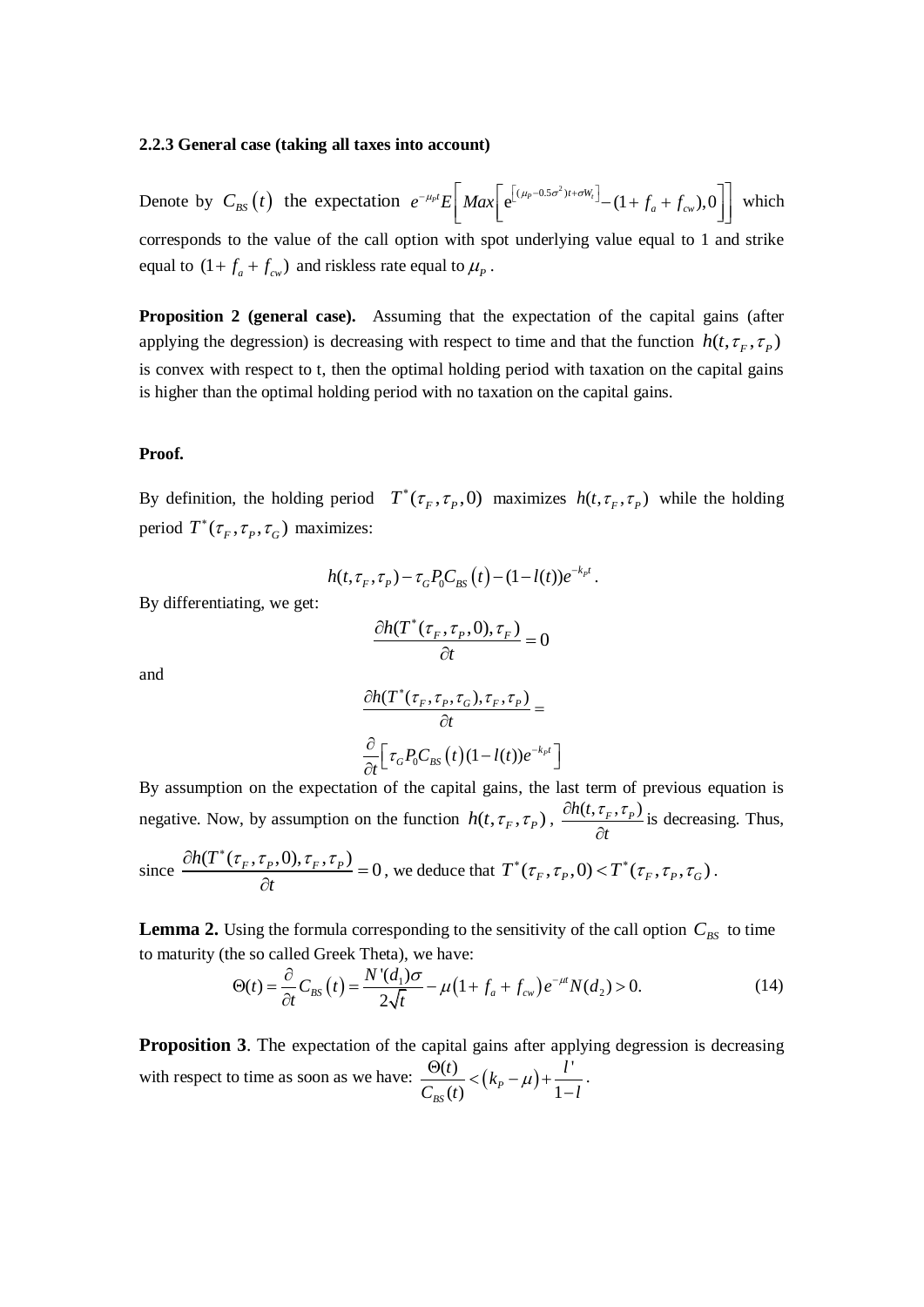**Proof.**

We have:

$$
\frac{\partial}{\partial t} \left( E \left[ Max \left[ e^{(\mu - 0.5 \sigma^2)t + \sigma W_t} \right] - (1 + f_a + f_{cw}), 0 \right] \right] (1 - l(t)) e^{-k_p t} \right) =
$$
\n
$$
\frac{\partial}{\partial t} \left[ C_{BS}(t) (1 - l(t)) e^{-(k_p - \mu)t} \right].
$$

Since the function 1(.) is assumed to be increasing with values in [0,1] and  $k_p > \mu$ , the function  $(1-l(t))e^{-(k_p-\mu)t}$  is decreasing. Denote m(t) this latter function. Searching for a zero of equation

zero of equation  
\n
$$
\frac{\partial}{\partial t} E \left[ Max \left[ e^{[(\mu - 0.5\sigma^2)t + \sigma W_t]} - (1 + f_a + f_{cw}), 0 \right] \right] (1 - l(t)) e^{-k_P t} = 0
$$

We get the following condition:

$$
\frac{-\Theta(t)}{C_{BS}(t)} = -\frac{m'(t)}{m(t)} = (k_p - \mu) + \frac{l'}{1 - l}.
$$

Therefore, we deduce that the expectation of the capital gains is decreasing as soon as:

$$
\frac{-\Theta(t)}{C_{BS}(t)} < (k_P - \mu) + \frac{l'}{1 - l}.
$$
 (15)

**Remark 1.** For standard parameter values and degression functions 1(.), the previous condition is not always satisfied, leading either to local maxima or local minima (see Section 3 for specific numerical illustrations).

In what follows, we examine the sensitivity of the expectation of the portfolio value with respect to the trend of the real asset.

**Proposition 4.** The expectation of the portfolio value is increasing with respect to the trend of the real asset as soon as it is sufficiently high and/or the time horizon is sufficiently high.

**Proof.** Using the formula corresponding to the sensitivity of the call option  $C_{BS}$  to interest rate (the so called Greek Rho), we have: (here  $\mu$  corresponds to the interest rate used in the Black-Scholes formula)

la)  
\n
$$
Rho(t) = \frac{\partial}{\partial \mu_P} C_{BS}(t) = tN(d_2)e^{-\mu_P t}(1 + f_a + f_{cw}) > 0.
$$

Therefore, we deduce that:

$$
\text{educe that:} \\
\text{Rho}(\overline{V}_t) = P_0 t e^{-k_p t} \left[ e^{\mu_p t} - \tau_G N(d_2) (1 + f_a + f_{cw}) (1 - l(t)) \right].\n\tag{16}
$$

Since both  $N(d_2)$  and  $(1-l(t))$  are smaller than 1,  $Rho(\bar{V}_t)$  is positive if  $e^{\mu_p t} > \tau_G(1 + f_a + f_{cw})$ .

In what follows, we examine the sensitivity of the expectation of the portfolio value with respect to the volatility of the real asset. Recall that, when there is no taxation on the capital gains, this expectation does not depend on the volatility.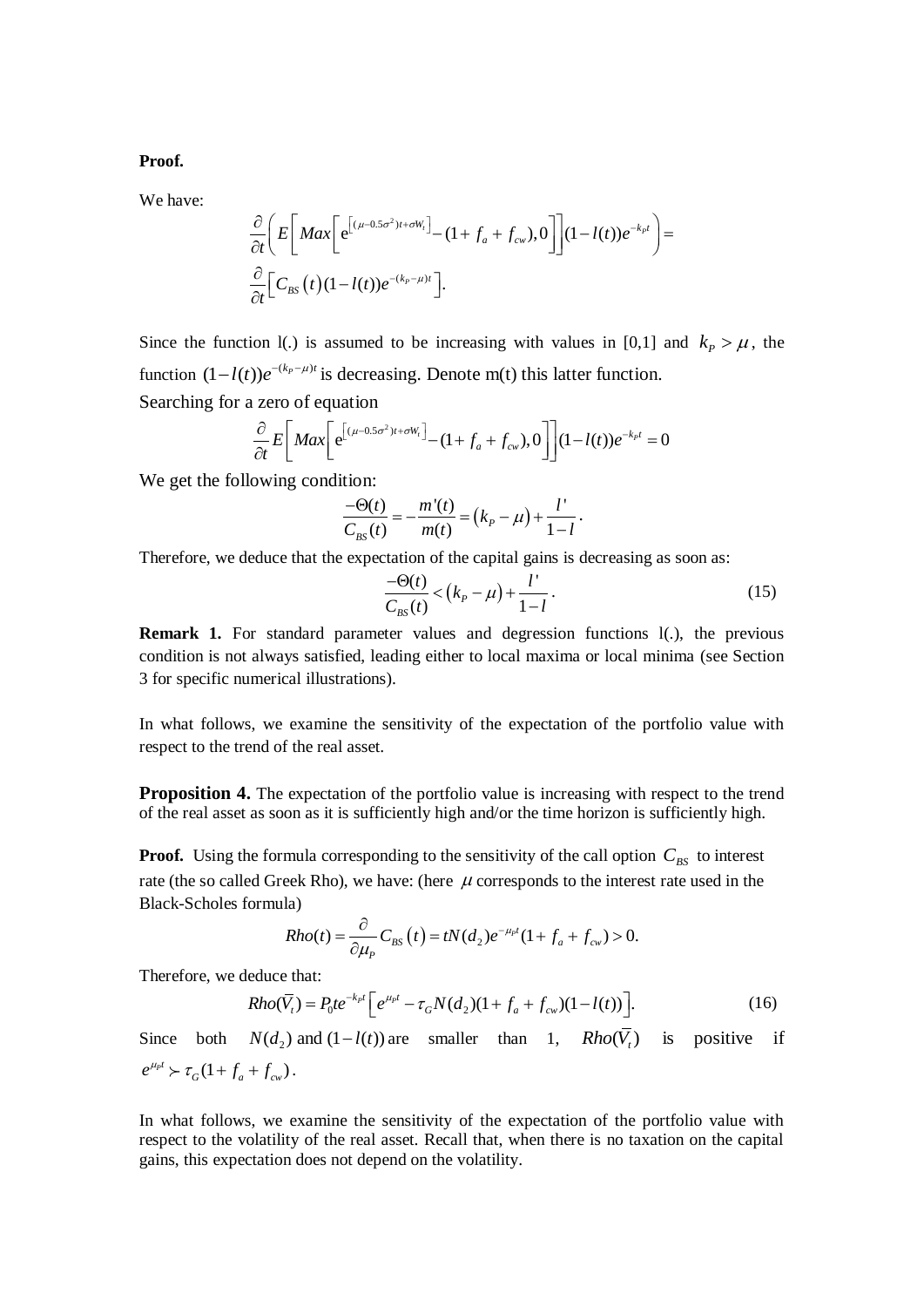**Proposition 5.** The expectation of the portfolio value is decreasing with respect to the volatility of the real asset.

**Proof.** Using the formula corresponding to the sensitivity of the call option  $C_{BS}$  to volatility (the so called Greek Vega), we have:

We have:  
\n
$$
Vega(t) = \frac{\partial}{\partial \sigma} C_{BS}(t) = N'(d_1)\sqrt{t} > 0.
$$

Therefore, we deduce that:

at:  
\n
$$
Vega(\overline{V}_t) = -\tau_G P_0 N'(d_1) \sqrt{t} (1 - l(t)) e^{-k_p t} \prec 0.
$$

**Remark 1.** The sensitivities of the optimal holding period can be analytically analysed using the implicit functions theorems applied to the derivatives of the expectation of the global wealth which must be null. However, it leads to rather complicated formulas. In Section 3, we use the graphics of the expectation of the global wealth to examine how the optimal to sell behaves.

#### **3. Numerical analysis**

#### **3.1. The numerical base cases**

We investigate two main numerical cases. These cases are those of Baroni et al. (2007):

• Case 1 corresponds to an early selling, due in particular to weak expected return of the real estate asset. We set:<br> $\mu = 4.4\%, \sigma = 5\%, g = 3\%, k = 8.4\%, P_0 = 100, FCF_0 = 100 / 22$ . real estate asset. We set:

$$
\mu = 4.4\%, \sigma = 5\%, g = 3\%, k = 8.4\%, P_0 = 100, FCF_0 = 100 / 22
$$

When there is no taxation, we get the following function describing how the expected value evolves along time (see Figure 1).



Figure 1: Expected value with no taxation (early selling)

The optimal time to sell is  $T^*=9$  years.

 **Case 2** corresponds to a late selling, due in particular to higher expected return of the real estate asset. We set:

 $\mu = 6\%, \sigma = 5\%, g = 2\%, k = 9.5\%, P_0 = 100, FCF_0 = 100/15$ .

When there is no taxation, we get the following function describing how the expected value evolves along time (see Figure 2) .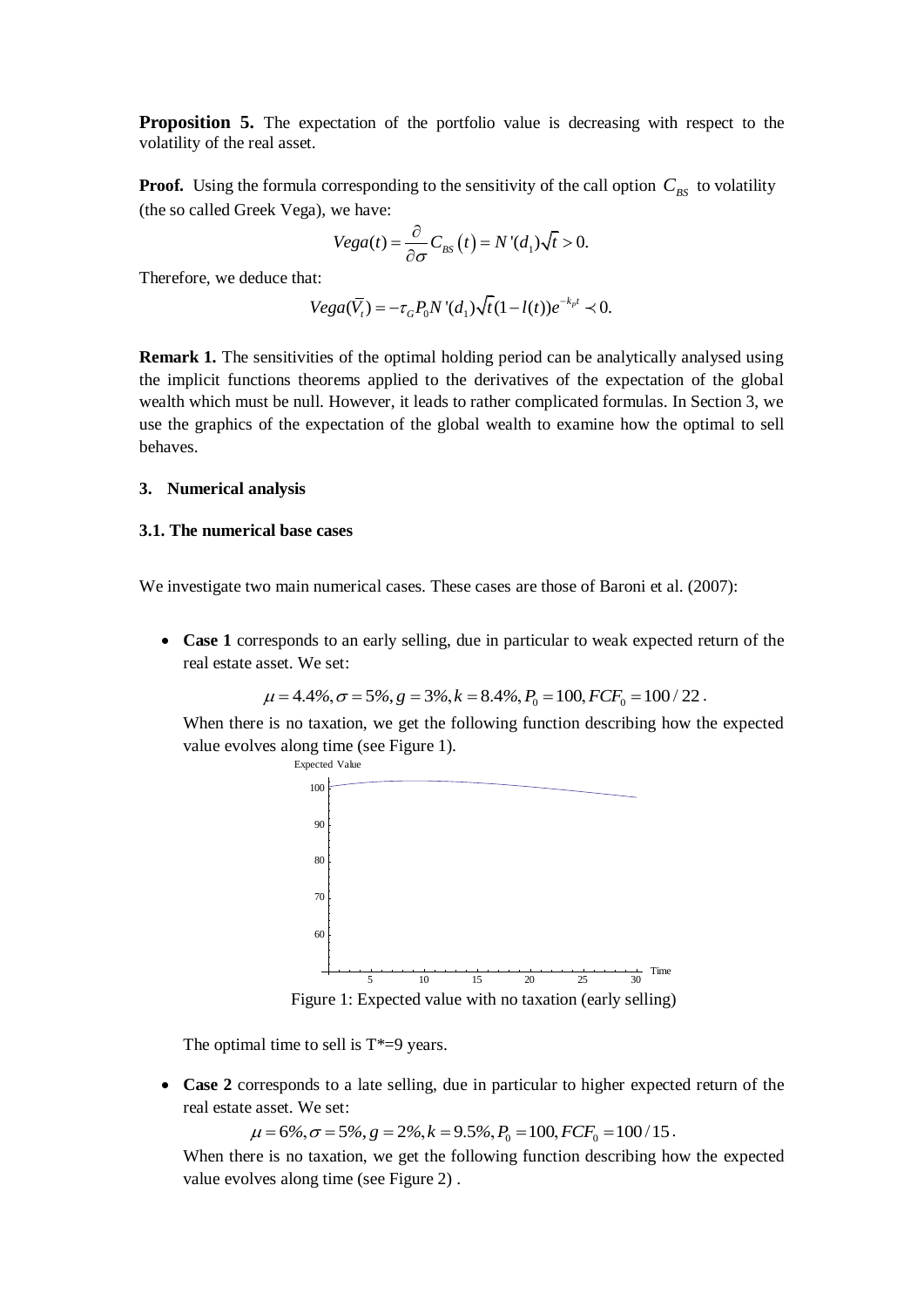

The optimal time to sell is  $T^* = 16$  years.

#### **3.2. The optimal holding with taxation (base cases)**

Now we take account of the taxation. Our numerical base case is as follows: The tax on the cash flows  $\tau_F$  is equal to 30%. The property tax  $\tau_P$  applied to the cash flows is equal to 8%. The tax on the capital gains  $\tau_G$  is equal to 30%. The acquisition fee  $f_a$  when buying initially the asset is equal to 5%. Finally the costs of work  $f_{cw}$  (.) is equal to 15%.

We investigate two kinds of degression function: the first one, which is used for example in Germany, Spain and England, corresponds to a piecewise constant functions, namely lc(.) is equal to 0 on the time interval  $\begin{bmatrix} 0,10 \end{bmatrix}$  and equal to 1 for maturity longer than 10 years (it means that the taxation on the capital gains is null after ten years); the second one, which a simplified version of the French case, corresponds to a piecewise linear functions, namely li(.) is equal to a piecewise linear function on the time interval  $\left[0,22\right]$  (it means that the taxation on the capital gains is linearly decreasing on the first 22 years) and equal to 1 for maturity longer than 22 years (it means that the taxation on the capital gains is null after 22 years).

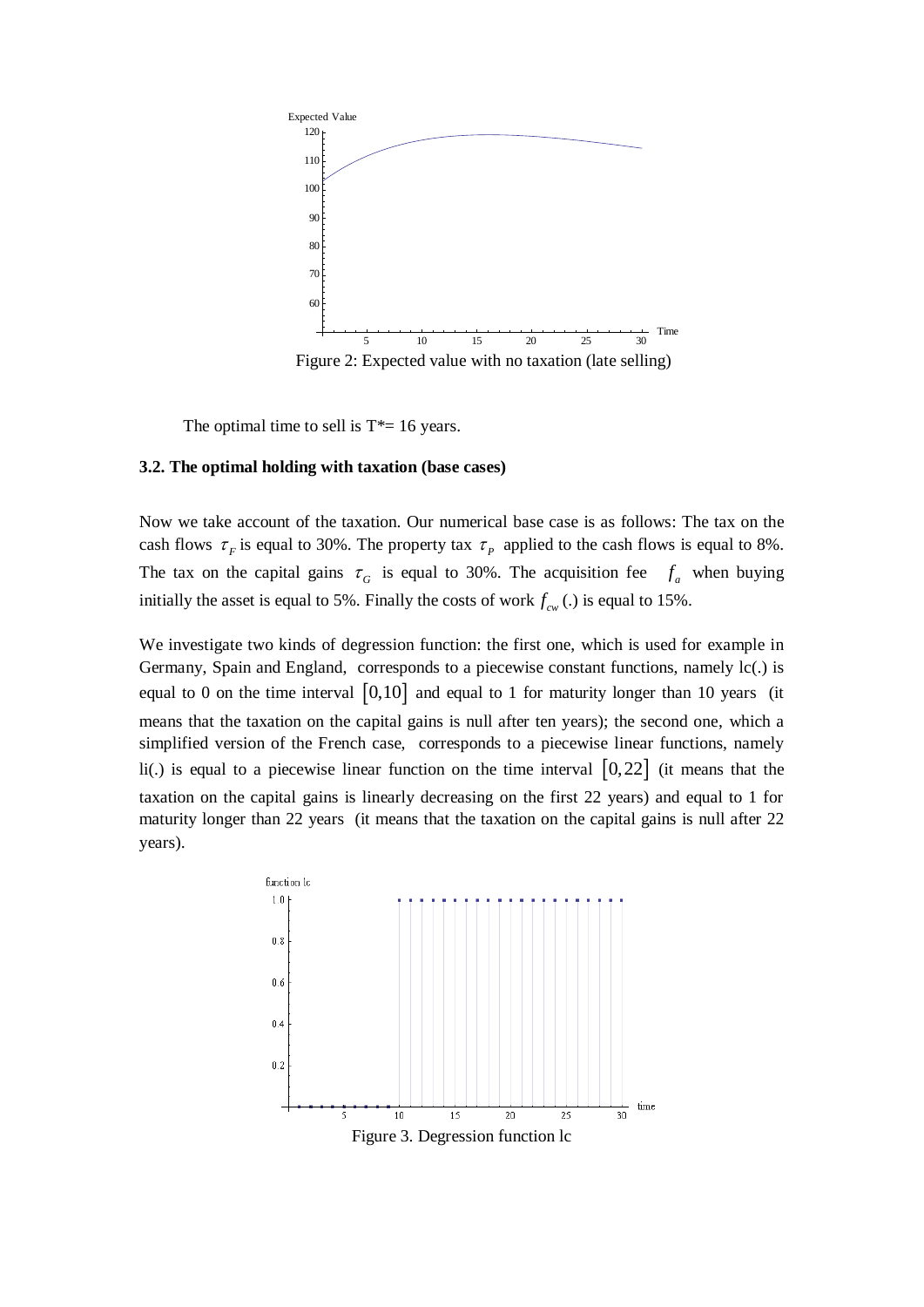

Figure 4. Degression function li

# **3.2.1. Piecewise constant degression (lc case)**

For case 1, we get:



We note that the impact of taxation corresponds to immediately sell the real estate asset.

For case 2, we get:

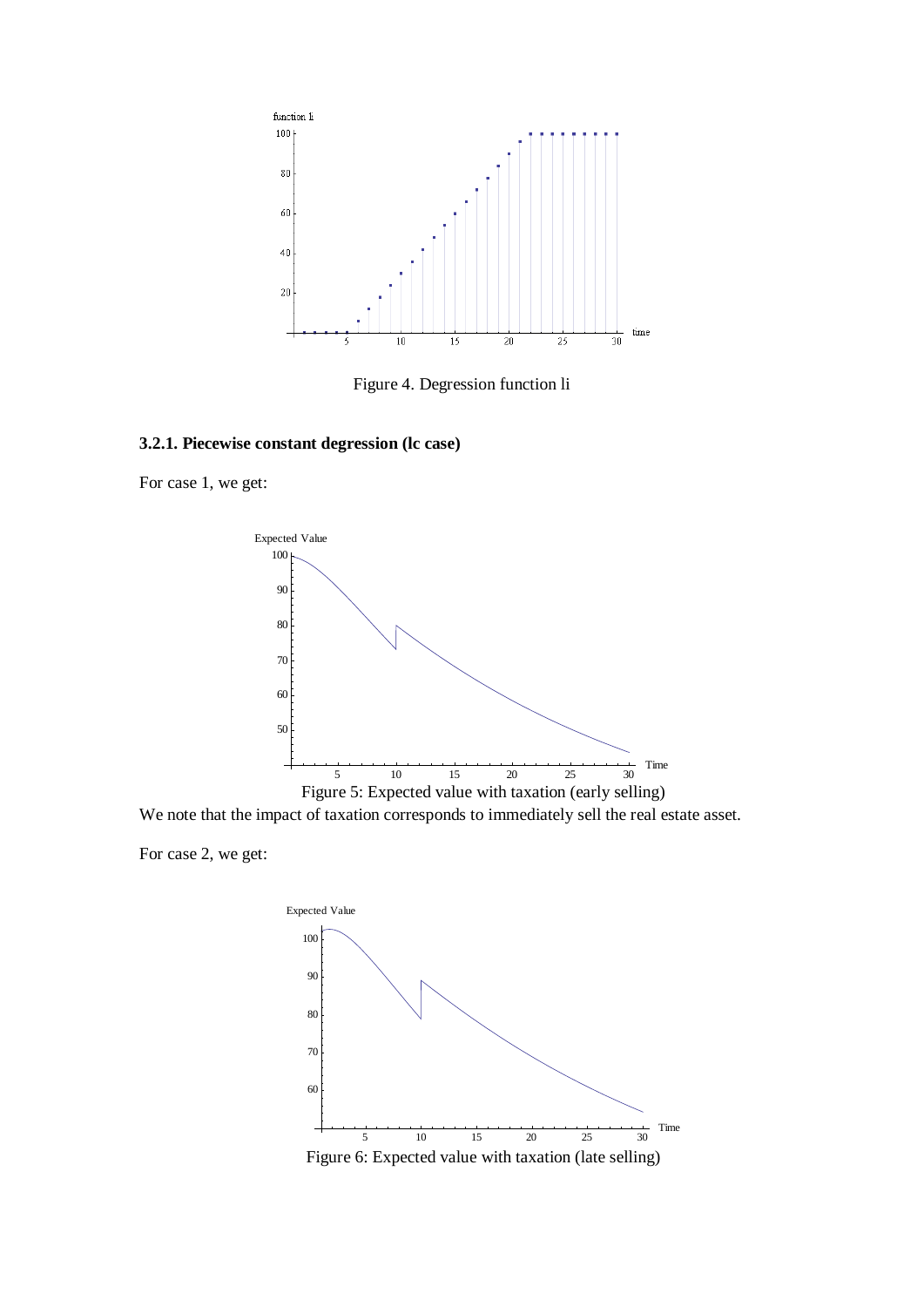In that case, the taxation implies to sell more quickly the real estate asset (here,  $T^*=1.5$ years).

As it can be seen in all the cases, the behaviour of the expected value is quite significantly modified when there is taxation.

#### **3.2.2. Piecewise linear degression (li case)**

When the degression function is piecewise linear, we get similar properties except that the expected value is a continuous function with respect to maturity.

For case 1, we get:



We note that the impact of taxation corresponds to immediately sell the real estate asset.

For case 2, we get:



In that case, the taxation implies to sell more quickly the real estate asset (here,  $T^*=2$  years).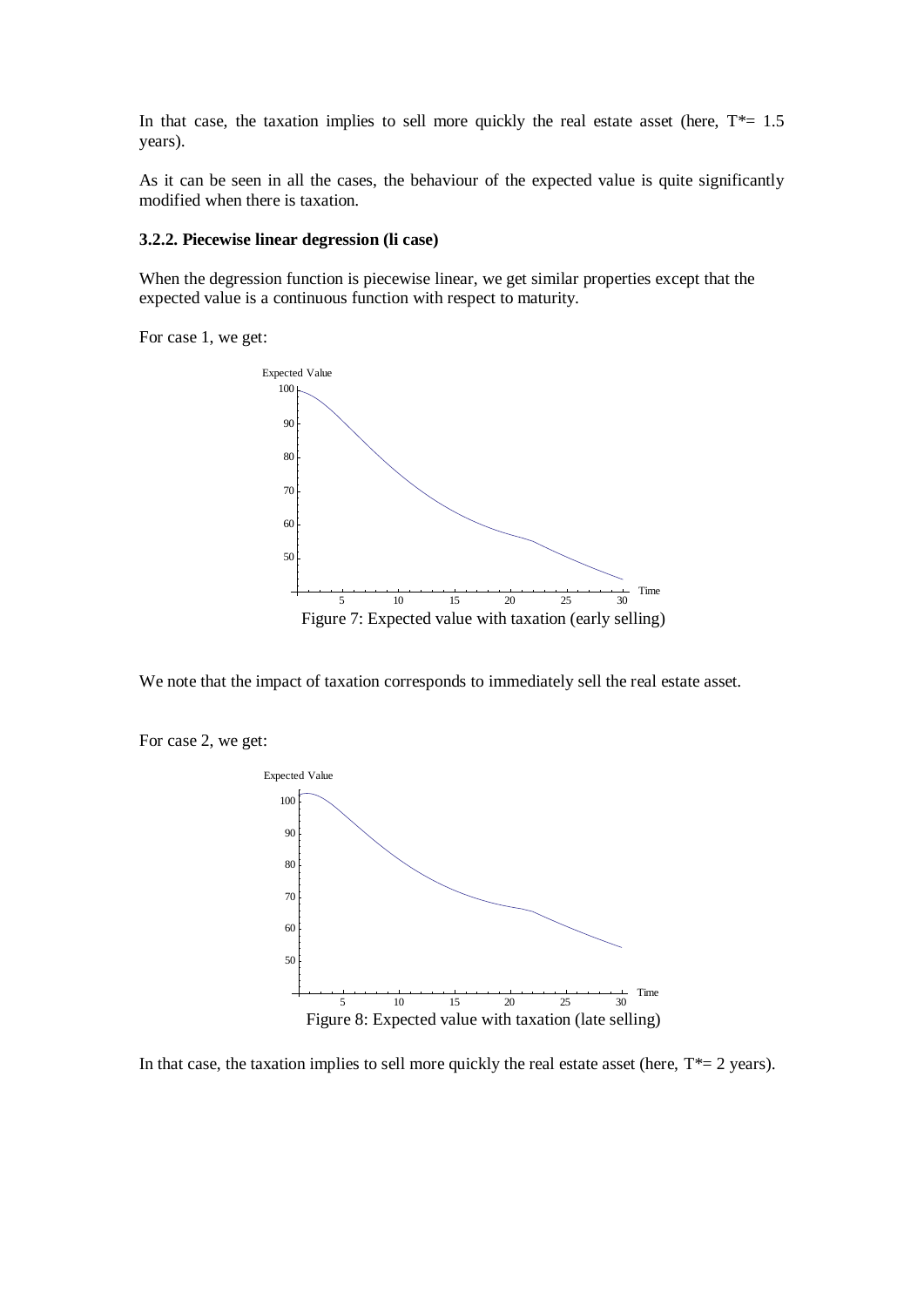#### **3.3. Sensitivity to the PER ratio**

In this subsection, we analyse the impact of the PER ratio  $\frac{r_0}{F}$  $\epsilon$ *P*  $\frac{F_0}{FCF_0}$  in the taxation framework.

#### **3.3.1. Piecewise constant degression (lc case)**

Consider the degression function lc. For case 1, we get the following features illustrated in Figure 9.



Figure 9: Expected value with respect to time and PER (case 1, function lc)

We note that both the expected value and the optimal time to sell is not deeply modified when the PER is varying. Note also that the expected value is not a monotone function with respect to the PER.

For case 2, we get similar features as illustrated in Figure 10.



Figure 10: Expected value with respect to time and PER (case 2, function lc)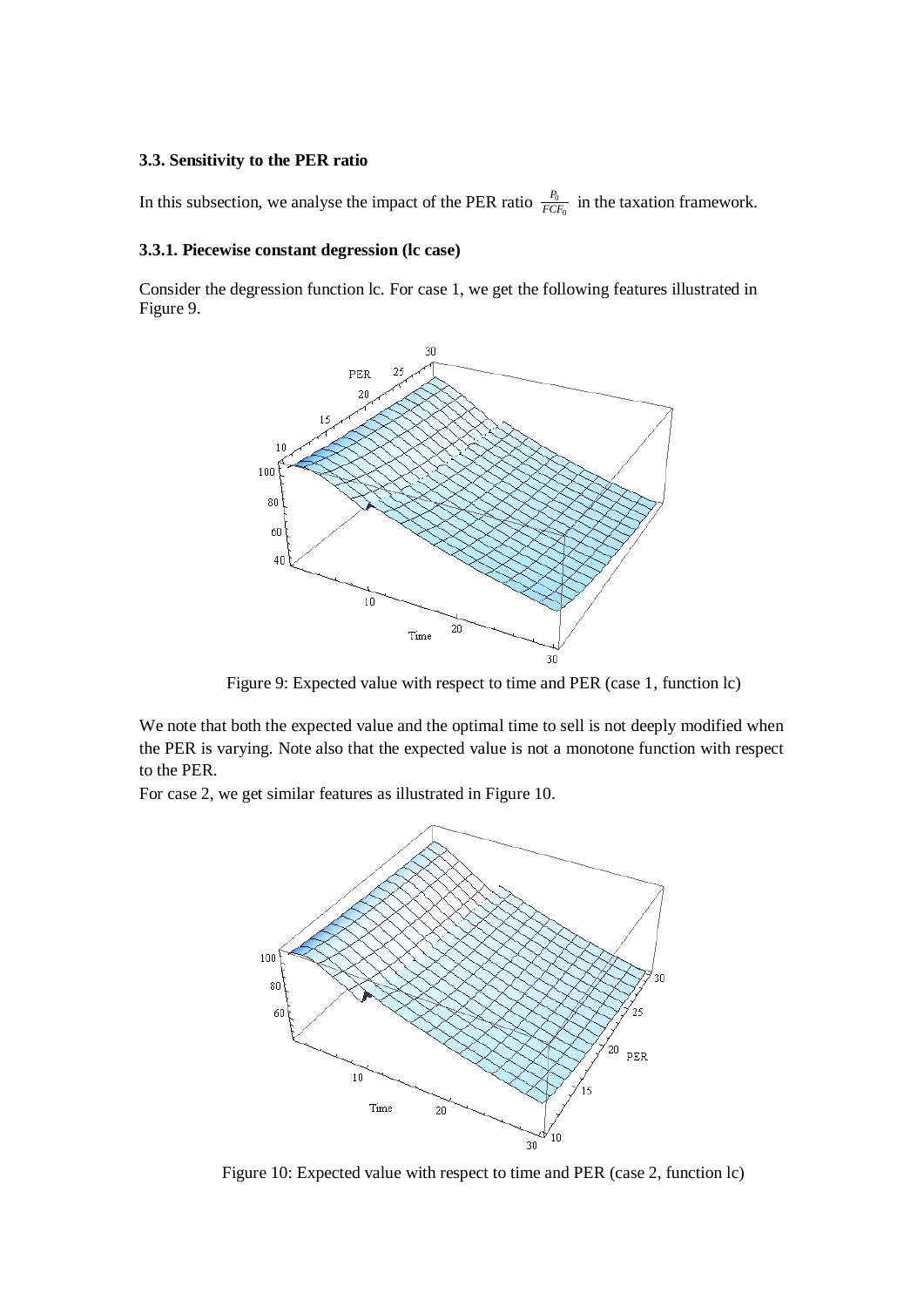#### **3.3.2. Piecewise linear degression (li case)**

When the degression function is piecewise linear, we get similar properties except that the expected value is a continuous function with respect to maturity.

Consider the degression function li. For case 1, we get the following features illustrated in Figure 11.



Figure 11: Expected value with respect to time and PER (case 1, function li)

For case 2, we get similar features as illustrated in Figure 12.



Figure 12: Expected value with respect to time and PER (case 2, function li)

# **3.4. Sensitivity to the trend of the real asset price**

In what follows, we start from the numerical base case corresponding to case 1 and we consider various trend values of the real asset price.

#### **3.4.1. Piecewise constant degression (lc case)**

Figure 13 illustrates the behaviour of the expected value. The lower curve corresponds to  $\mu = 4.4 / 2\%$  and the upper curve to  $\mu = 4.\overline{4} \times 2\%$ . The other cases correspond (from the bottom) respectively to  $\mu = 4.4\%, 4.4 \times 1.5\%, 4.4 \times 1.7\%$  and  $4.4 \times 1.9\%$ . First, we note that the bottom) respectively to  $\mu = 4.4\%$ ,  $4.4 \times 1.5\%$ ,  $4.4 \times 1.7\%$  and  $4.4 \times 1.9\%$ . First, we note that the expected value is an increasing function of the trend of the real estate price. Second,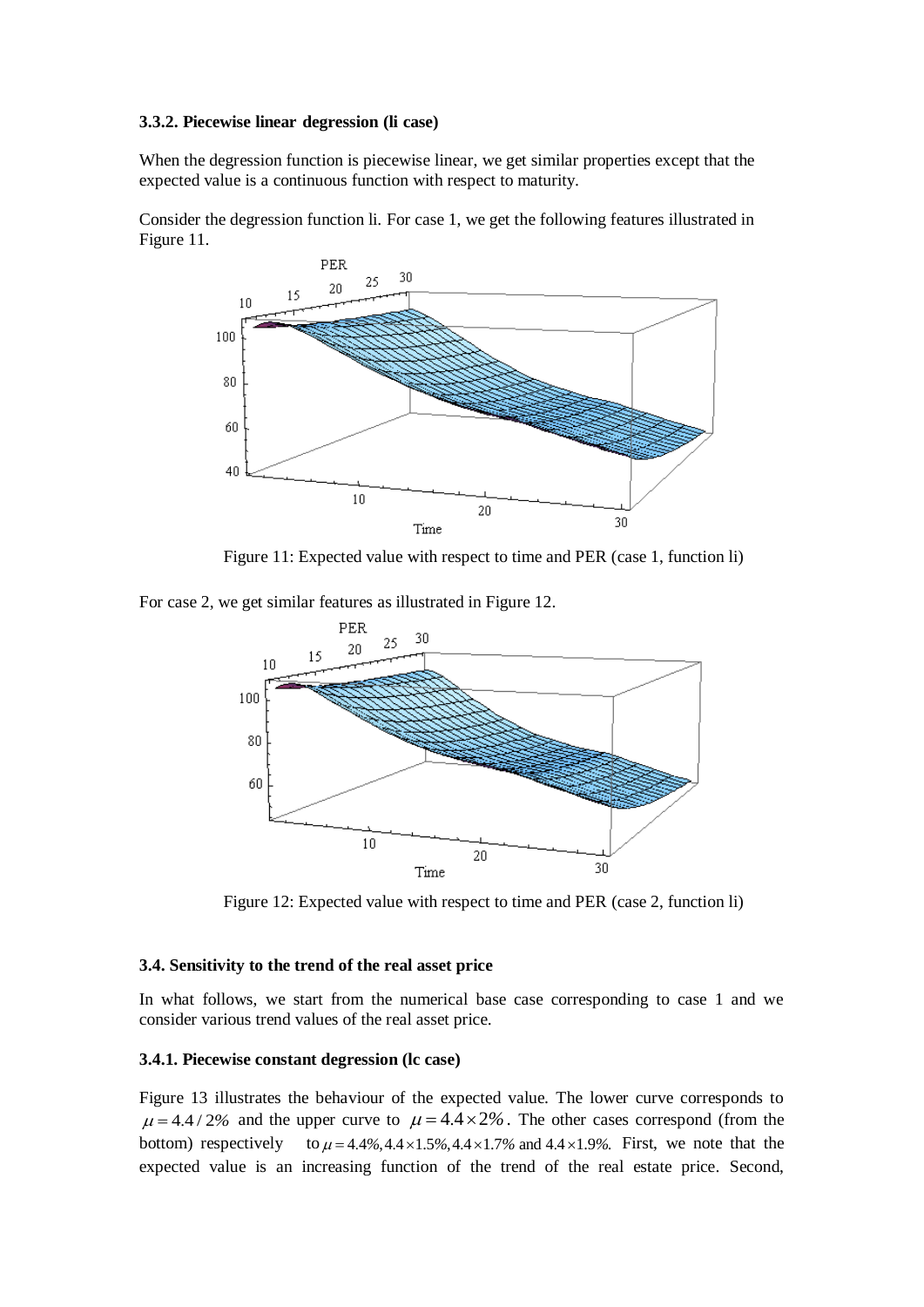according to intuition, the optimal time to sell is also increasing with respect to the trend. An interesting feature is that the optimal time to sell the real estate asset can suddenly jump for example from about 3 to about 10 years (see for instance the blue curve corresponding to  $\mu = 4.4 \times 1.7\%$ ). This is due to the digression of the taxation on the capital gains. For the higher trend value, it would be optimal to sell at the upper bound on the maturity, namely 30 years for this example.



Figure 13: Expected value with respect to real estate asset trend value (lc) Figure 14 displays the expected value for all trends values lying from  $\mu = 4.4 / 2\%$  to  $\mu = 4.4 \times 2\%$ .



Figure 14: Expected value with respect to real estate asset trend value (lc)

#### **3.4.2. Piecewise linear degression (li case)**

As previously, the expected value is an increasing function of the trend of the real estate price. Second, the optimal time to sell is also increasing with respect to the trend. Despite the continuity of the expected value with respect to time, the optimal time to sell the real estate asset can still suddenly jump for example from about 3 to about 22 years (see for instance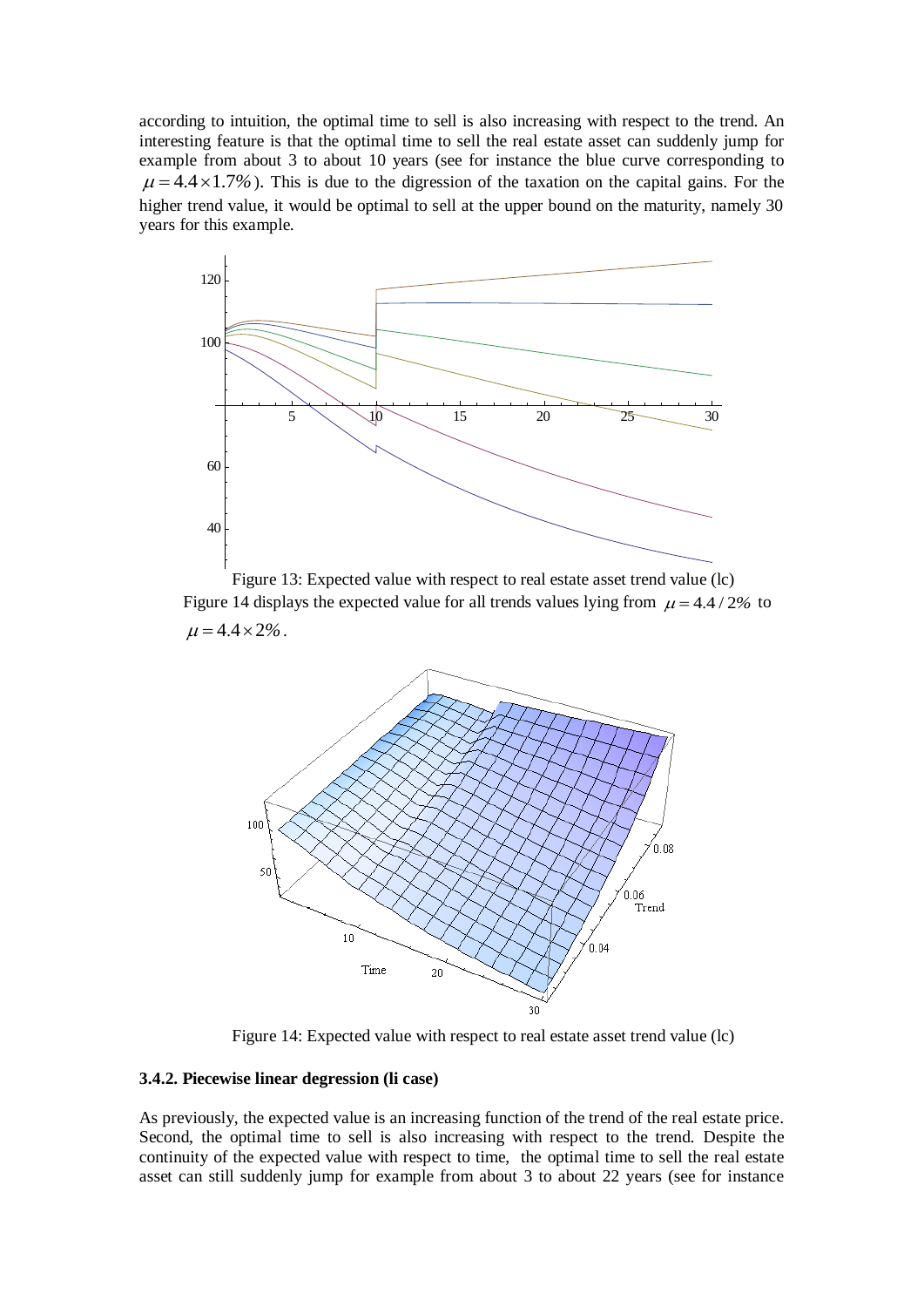blue curve corresponding to  $\mu = 4.4 \times 1.7\%$ ). For this latter case, the time at which there is no longer taxation on the capital gains is optimal, while, for higher values of the trend, the function is strictly increasing after this specific time. Note also that there exist local minima, as suggested in Remark 1.



Figure 15: Expected value with respect to real estate asset trend value (li) Figure 16 displays the expected value for all trends values lying from  $\mu = 4.4 / 2\%$  to  $\mu = 4.4 \times 2\%$ .



Figure 16: Expected value with respect to real estate asset trend value (li)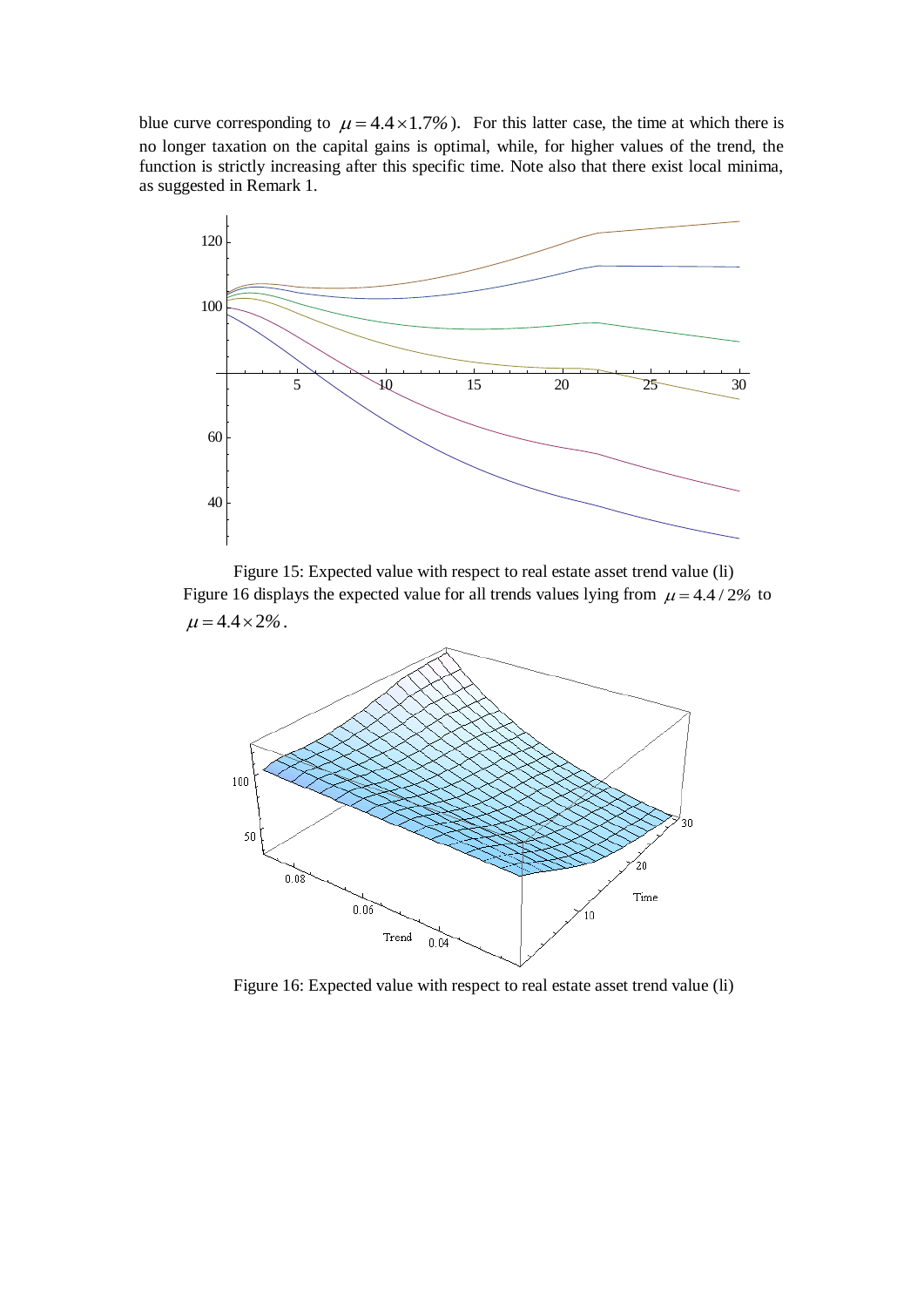#### **3.5. Sensitivity to the tax on the capital gains**

We investigate two cases depending on the level of the trend: a medium trend and a high trend. These two case are illustrated by Figures 17 and 18. For the value of the tax  $\tau_G$  on the capital gains, we investigate six cases defined from the base case corresponding to  $\tau_{\rm G} = 30\%$  , namely  $15\%, 24\%, 30\%, 39\%, 48\%$  and  $60\%$  .

#### **3.5.1. Piecewise constant degression (lc case)**



Figure 17: Expected value with respect to tax on the capital gains (li)

The expected value is obviously decreasing with respect to the tax on the capital gains. If the time horizon is smaller than 10 years, the optimal time to sell is (slightly) decreasing with respect to tax  $\tau_G$  when the trend of the real estate asset is not too high.

#### **3.5.2. Piecewise linear degression (li case)**



Figure 18: Expected value with respect to tax on the capital gains (li) If the time horizon is smaller than 10 years, the optimal time to sell is (slightly) decreasing with respect to tax  $\tau_G$  when the trend of the real estate asset is sufficiently high.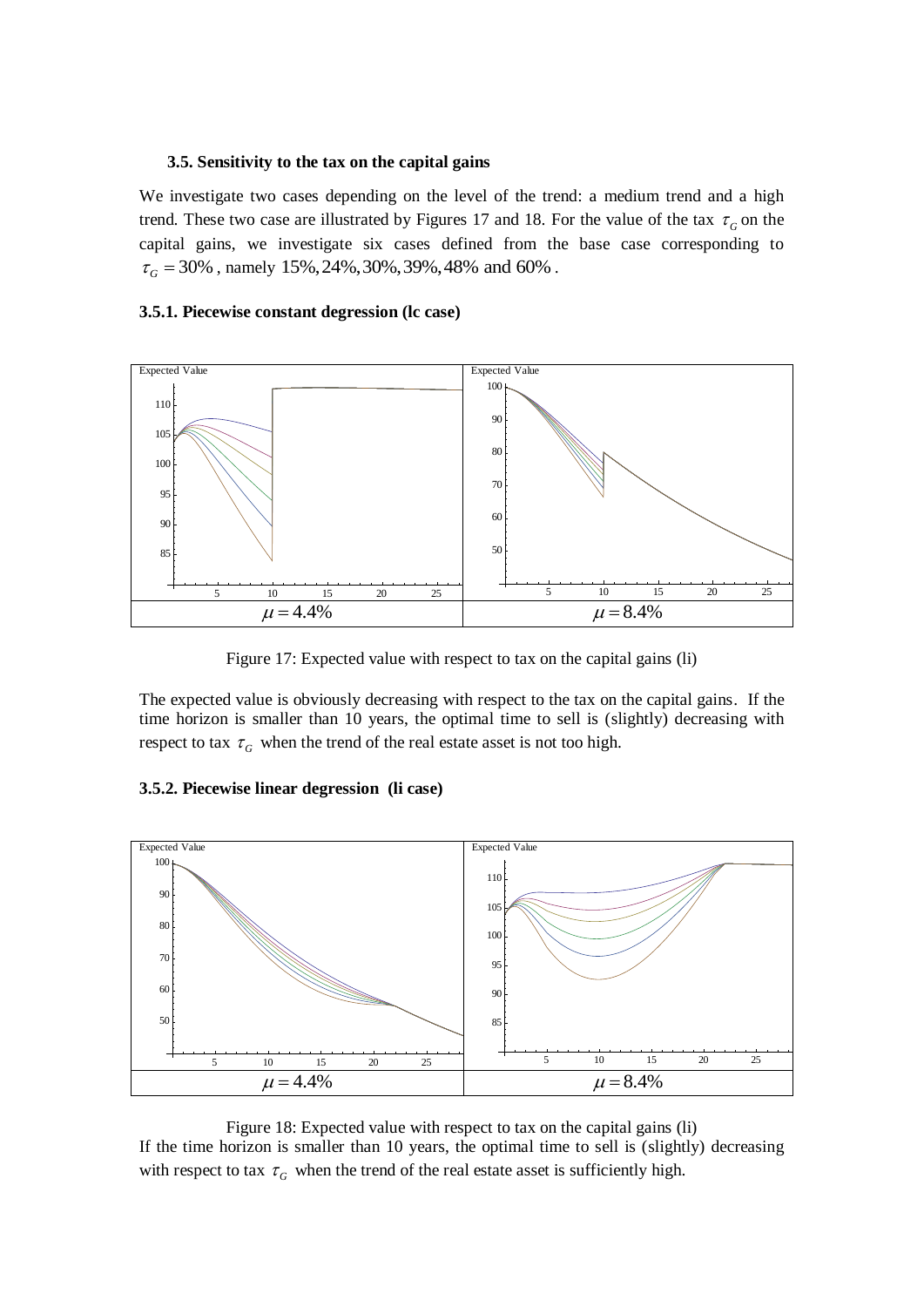#### **3.6. Sensitivity to the real estate asset volatility**

We start from the numerical base case 1. For the value of the volatility, we investigate six cases defined from the base case corresponding to  $\sigma$  = 5%. , namely 2.5%,4%,5%,6%,10% and 20% . As proved in Proposition 5, the expectation of the portfolio value is decreasing with respect to the volatility of the real asset. Figures 19 and 20 show that the impact of the volatility is not very significant for small trend values and/or standard real estate volatility levels. This is due to the fact that we consider here risk-neutral investors. Recall that, for this case, the volatility does not play any role when taxation is not taken into account.

#### **3.6.1. Piecewise constant degression (lc case)**



Figure 19: Expected value with respect to the volatility (li)

The expected value is obviously decreasing with respect to the volatility. If the time horizon is smaller than 10 years, the optimal time to sell is (sligtly) decreasing with respect to the volatility when the trend of the real estate asset is not too high.

# **3.6.2. Piecewise linear degression (li case)**



Figure 20: Expected value with respect to the volatility (li)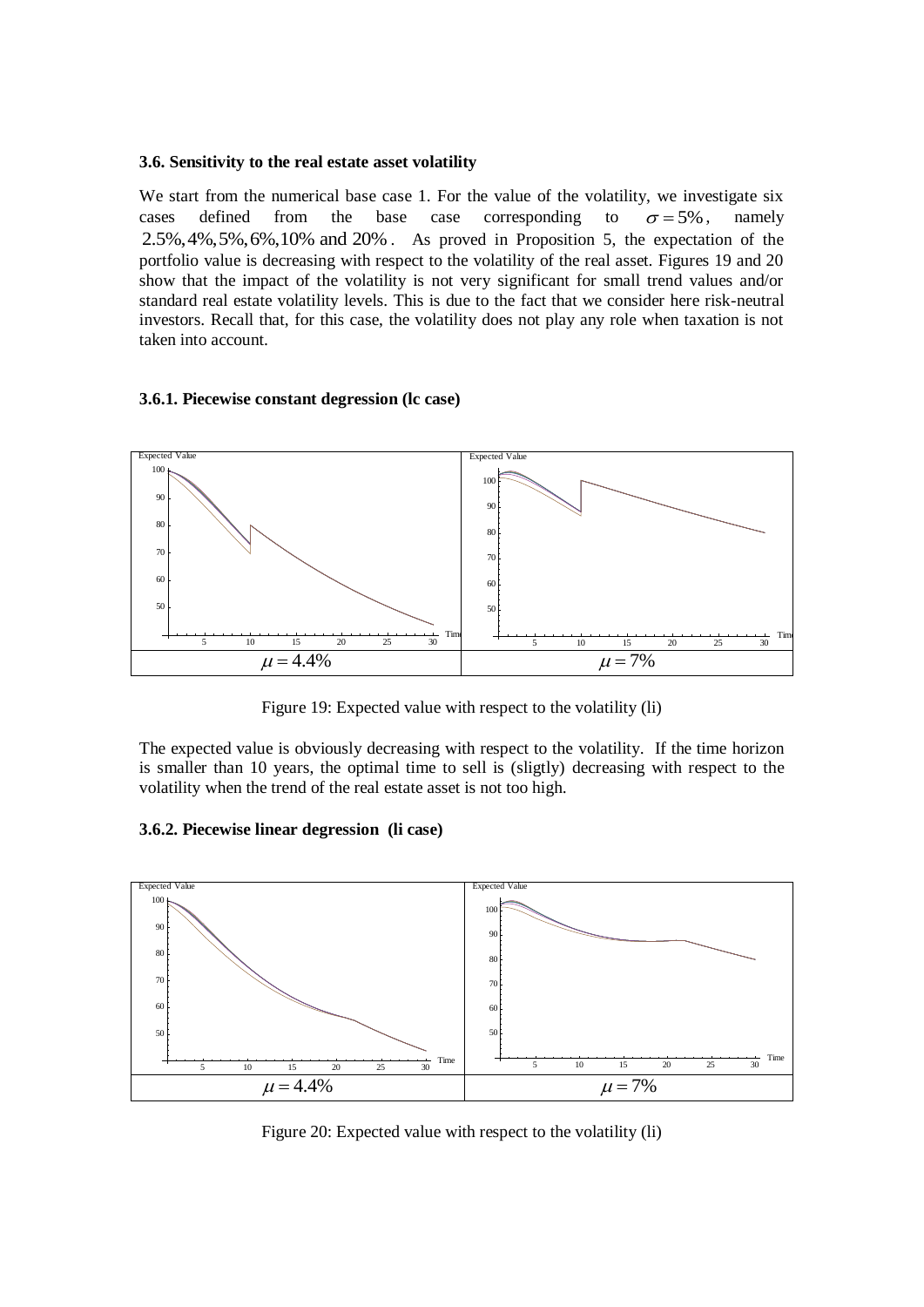#### **3.7. Comparison of the li case and the lc case**

For this comparison, since the key market parameter is the trend of the real estate asset, we investigate three cases depending on the level of the trend: a low trend, medium trend and a high trend.



Figure 21: Comparison of the impact of the two digression functions

As expected, the difference is significant for high values of the trend. In such a case, the difference between the two times at which there is no longer taxation on the capital gains has a strong influence on the expectation of the global wealth.

For this numerical example, when  $\mu = 8\%$ , we note that, if the terminal date is smaller than 10 years, the optimal holding period are equal but, for longer maturities, they highly differ. Indeed, for the lc case, the optimal holding period is equal to the time at which the taxation on the capital gains does no longer hold (here 10 years) while, for the li case, it corresponds to an early selling (about 3 years) and not at all to the time at which there is no more taxation on the capital gains (here 22 years).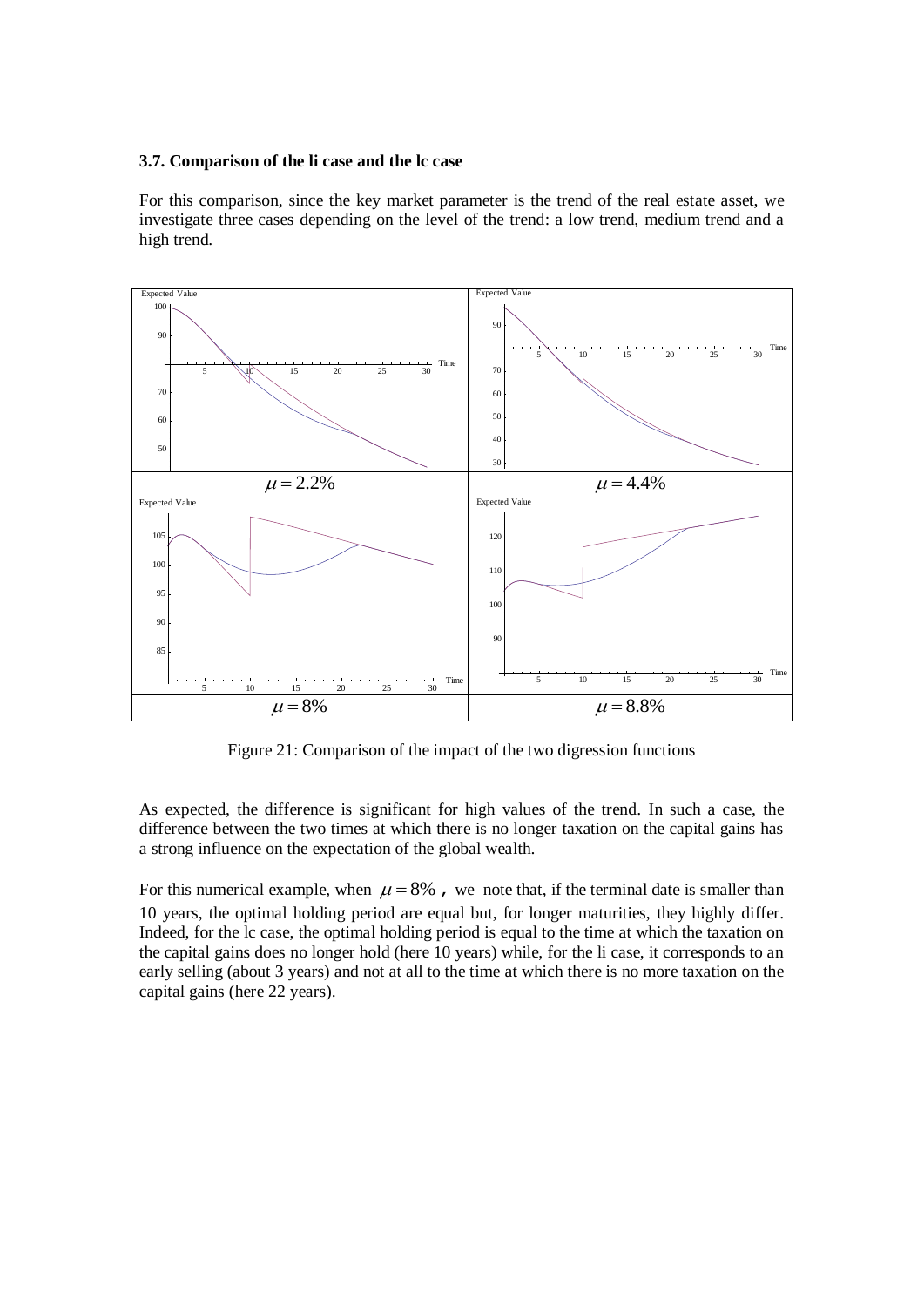#### **4. Conclusion**

This paper emphasizes how the taxation on the real estate market impacts the optimal holding period, in particular for relatively high trends of the real estate asset. For this purpose, the investor is assumed to be risk-neutral, which is an usual assumption when dealing with standard real estate literature. Introducing two standard degressive taxations on the capital gains, we show that the corresponding optimal times to sell may highly differ. Note also that, despite the continuity of the expected value with respect to time for one of these digressive functions, the optimal time to sell the real estate asset can still suddenly jump. Various extensions can be introduced. First, as emphasized by Barthélémy and Prigent (2009), it would be interesting to determine the dynamic optimal holding period using the American option approach. In such a case, the fund is no longer closed (i.e. the optimal date is computed once for all at the initial time). In the quasi linear case (risk-neutral investor), we shall expect to get explicit conditions on the real estate price to determine the dynamic optimal time to sell, using previous results. Second, to better take account of the real estate volatility, it would be useful to introduce the notion of risk-aversion as illustrated by Amédée-Manesme et al. (2016) when there is no taxation. Another issue could be to examine the role of the financing of property, since here we have implicitly assumed that either the property was already paid, either we were in the Modigliani-Miller framework as regards the active/passive management. Of course, since all processes of interest are stochastic, it would be interesting to examine how taking account of this feature significantly modify or not previous results (but only simulations could be used). Finally, as shown in Amédée-Manesme et al. (2016), we could introduce the notion of compensating variation to compare several types of holding periods of the three optimal strategies, including in particular the buy-and hold investment strategy.

#### **References**

- Amédée-Manesme C.-O., Baroni M., Barthélémy F. & Mokrane M., (2015): The impact of lease structures on the optimal holding period for a commercial real estate portfolio. *Journal of Property Investment & Finance*, 33(2), 121-139.
- Amédée-Manesme C.-O., Barthélémy, F., & Prigent, J.-L., (2016): Real estate investment: Market volatility and optimal holding period under risk aversion. *Economic Modelling*, 58, 543–555.
- Amihud, Y. & Mendelson, H., (1986), "Asset pricing and the bid-ask spread", *Journal of Financial Economics*, Vol. 17, No. 2, pp. 223–249.
- Arrow, K.J., (1965): *Aspects of the Theory of Risk-Bearing*, Helsinki: Yrj Hahnsson Foundation.
- Atkins, A.B., & Dyl, E.A. (1997): Transactions costs and holding periods for common stocks. *The Journal of Finance*, 52(1), 309-325.
- Bahl, R., & Martinez-Vazquez, J. (2007). The property tax in developing countries: Current practice and prospects. Lincoln Institute of Land Policy, 1-25.
- Baroni, M., Barthélémy, F., & Mokrane, M. (2007): Optimal holding period for a real estate portfolio. *Journal of Property Investment and Finance*, 25(6), 603-625.
- Barthélémy, F., Fisher, T. & Martel, J. (2009): What discount rate should bankruptcy judges use? Estimates from Canadian reorganization data. *International Review of Law and Economics* 29, 67–72.
- Barthélémy, F., & Prigent, J.-L., (2009): Optimal time to sell in real estate portfolio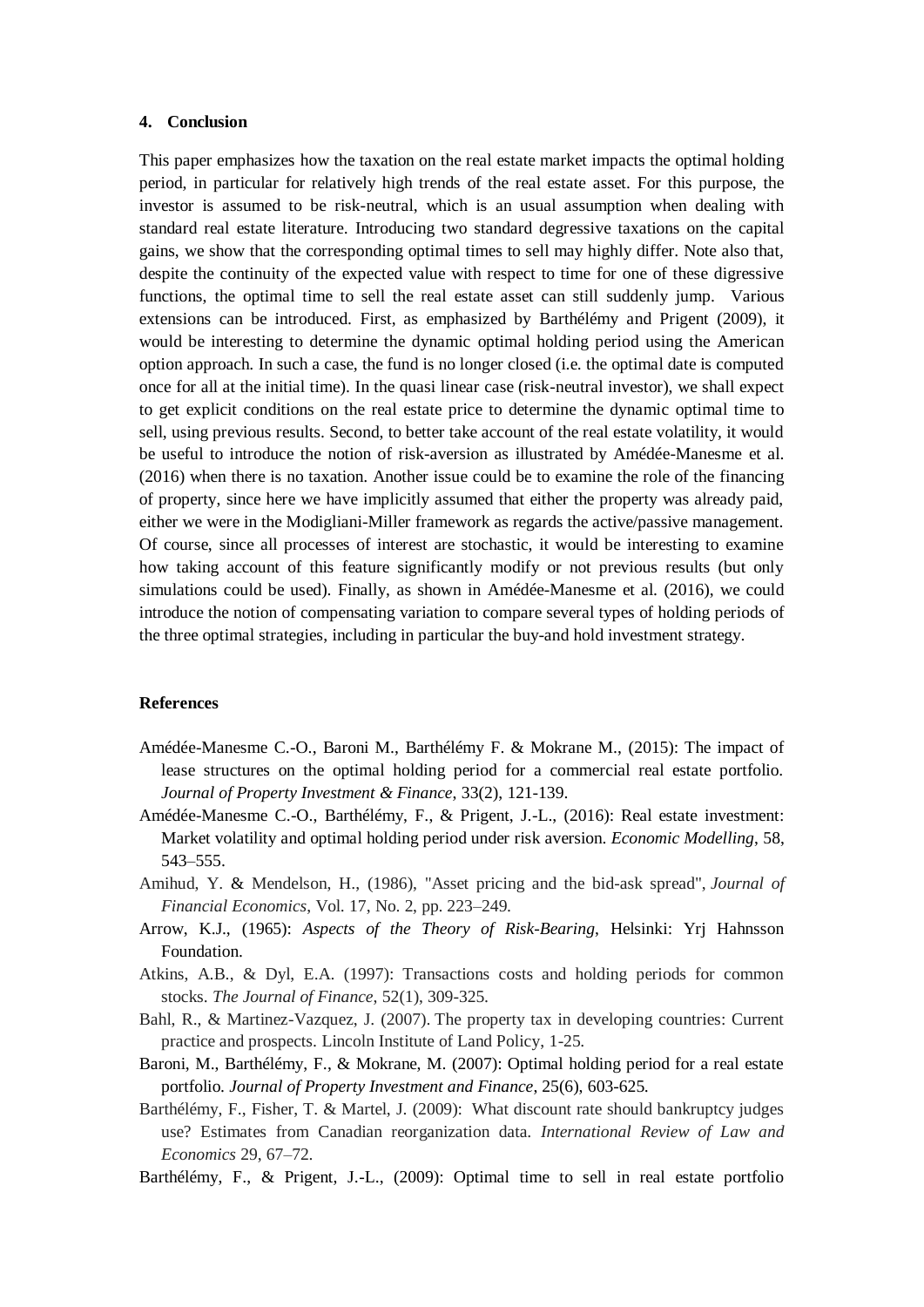management. *Journal of Real Estate Finance and Economics*, 38(1), 59-87.

- Bird, R. M. (2007). Tax challenges facing developing countries: a perspective from outside the policy arena. Available at SSRN 1393991.
- Bird, R. M., & Slack, N. E. (Eds.). (2004). International handbook of land and property taxation. Edward Elgar Publishing.
- Bird, R. M., & Wallace, S. (2004). Is it really so hard to tax the hard-to-tax? The context and role of presumptive taxes. Contributions to Economic Analysis, 268, 121-158.
- Brown, G.R., (1988), Reducing the dispersion of returns in UK real estate portfolios, *Journal of Property Valuation and Investment*, Vol. 6, No. 2, pp. 127–147.
- Brown, R.J., & Geurts, T., (2005): Private investor holding period. *Journal of Real Estate Portfolio Management*, 11(2), 93-104.
- Callender, M., Devaney, S., Sheahan, A. & Key, T., (2007): Risk Reduction and Diversification in UK Commercial Property Portfolios, *Journal of Property Research*, 24(4), 355-375.
- Cheng, P., Lin, Z., & Liu, Y. (2010): Illiquidity, transaction cost, and optimal holding period for real estate: Theory and application. *Journal of Housing Economics*, 19(2), 109-118.
- Collett, D, Lizieri, C., & Ward, C.W.R., (2003): Timing and the holding periods of institutional real estate. *Real Estate Economics*, 31(2), 205-222.
- Demsetz, H., (1968), The Cost of Transacting, *The Quarterly Journal of Economics*, 82(1), [33–53](tel:+333353).
- de Palma, A., & Prigent, J.-L., (2008): Utilitarianism and fairness in portfolio positioning. *Journal of Banking and Finance*, 32(8), 1648-1660.
- de Palma, A., & Prigent, J.-L., (2009): Standardized versus customized portfolio: a compensating variation approach. *Annals of Operations Research*, 165(1), 161-185.
- Elliott, R.J., & Kopp, P.E., (1999): *Mathematics of Financial Markets*, Springer Finance series, Springer.
- Fisher, J., & Young, M., (2000): Institutional property tenure: evidence from the NCREIF database. *Journal of Real Estate Portfolio Management*, 6(4), 327-338.
- Fugazza, C., Guidolin, M., & Nicodano, G. (2007): Investing for the long-run in European real estate. *The Journal of Real Estate Finance and Economics*, 34(1), 35-80.
- Gau, G., & Wang, K., (1994): The tax-induced holding periods and real estate investors: Theory and empirical evidence. *Journal of Real Estate Finance and Economics*, 8(1), 71- 86.
- Geltner, D.M., Miller, N.G., Clayton, J. & Eichholtz, P., (2006), Commercial Real Estate Analysis and Investments, 2nd ed. South-Western Educational Publication, Mason, OH.
- Gollier, C., (2001): The *Economics of Risk and Time*. The MIT Press, Cambridge, MA.
- Hendershott, P. & Ling, D., (1984): Prospective changes in tax law and the value of depreciable real estate. *Real Estate Economics*, 12(3), 297-317.
- In F., Kim S., & Gençay R., (2011): Investment horizon effect on asset allocation between value and growth strategies. *Economic Modelling*, 28(4), 1489-1497.
- Kallberg, J.G. & Ziemba, W.T., (1983): Comparison of alternative utility functions in portfolio selection problems. *Management Science*, 29(11), 1257-1276.
- Karatzas, I., & Shreve, S., (2001): *Methods of Mathematical Finance*, Springer.
- Lim, K. P., & Kim, J. H. (2011): Trade openness and the informational efficiency of emerging stock markets. *Economic Modelling*, 28(5), 2228-2238.
- McCluskey, W. J., & Bell, M. E. (2008). Rental value versus capital Value: alternative bases for the property tax (No. paper0818). International Center for Public Policy, Andrew Young School of Policy Studies, Georgia State University.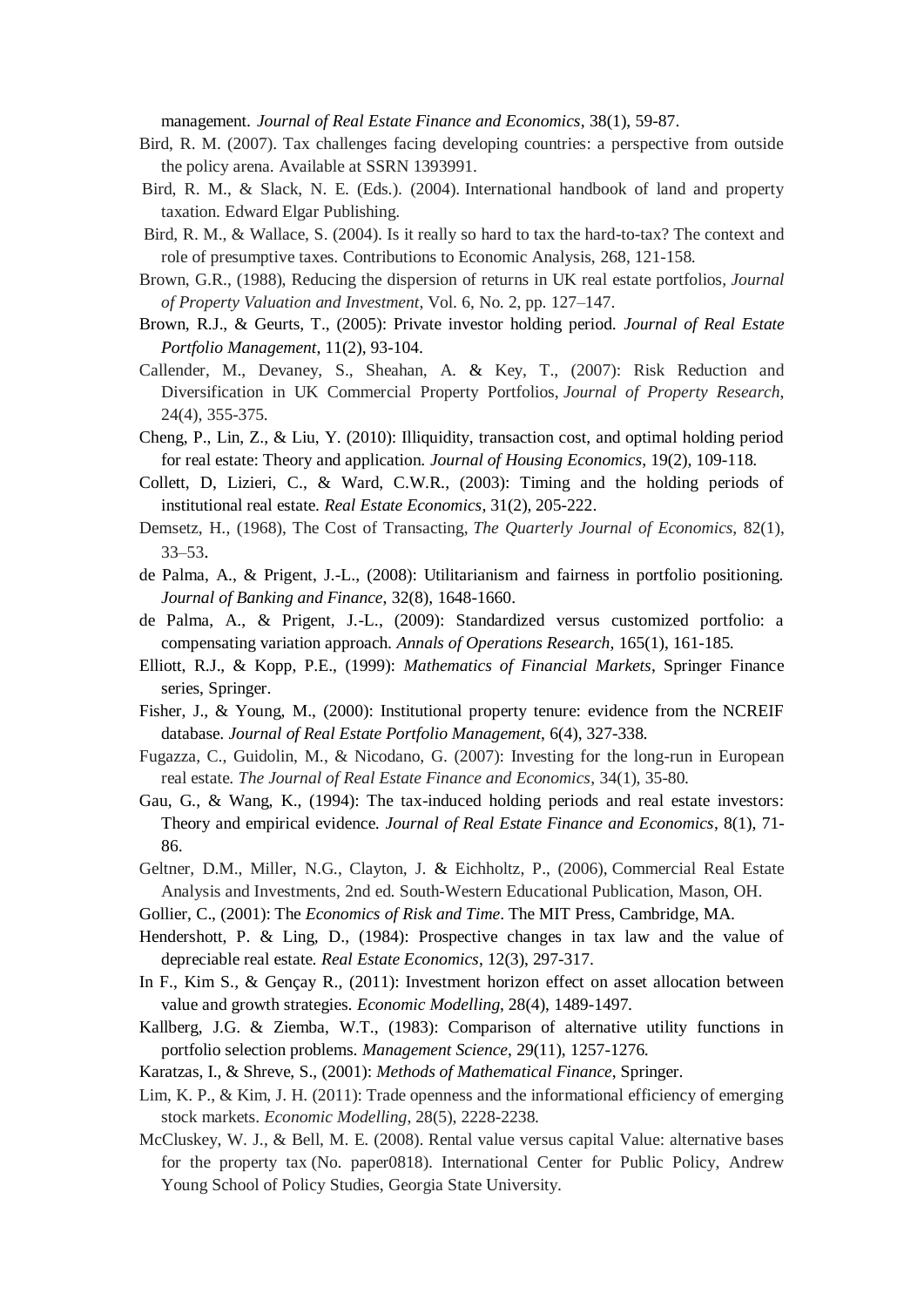- Nitikin, D., Shen, C., Wang, Q., & Zou, H. F. (2012). Land taxation in China: assessment of prospects for politically and economically sustainable reform. *Annals of Economics and Finance*, 13(2), 489-528.
- Oksendal, B., (2007): *Stochastic Differential Equations: An introduction with Applications*, 6th ed. 2003. (Corr. 4th), Springer-Verlag.
- Rehring, C. (2012): Real estate in a mixed-asset portfolio: The role of the investment horizon. *Real Estate Economics*, 40(1), 65-95.
- Rowley, A., (1998), Private property decision makers and the quality of urban design, *Journal of Urban Design*, 3(2), 151-173.
- Rowley, A., Gibson V. & Ward, C., (1996): Quality of urban design: a study of the involvement of private property decision-makers. *Urban Design*, *Royal Institution of Chartered Institution of Chartered Surveyors*, London.
- Slack, E. (2000). The property tax in theory and practice. Institute on Municipal Finance and Governance, Munk School of Global Affairs.
- Slack, E. (2013). The politics of the property tax. A primer on property tax: Administration and policy, 69-88.
- Slack, E. & Bird, R. M. (2014). The Political Economy of Property Tax Reform. OECD Working Papers on Fiscal Federalism, 18.
- Tarbert, H., (1998): The long-run diversification benefits available from investing across geographical regions and property type: evidence from cointegration tests. *Economic Modelling*, 15(1), 49-65.
- Tinic, S.M., (1972), The economics of liquidity services. *The Quarterly Journal of Economics*, 86(1), 79-93.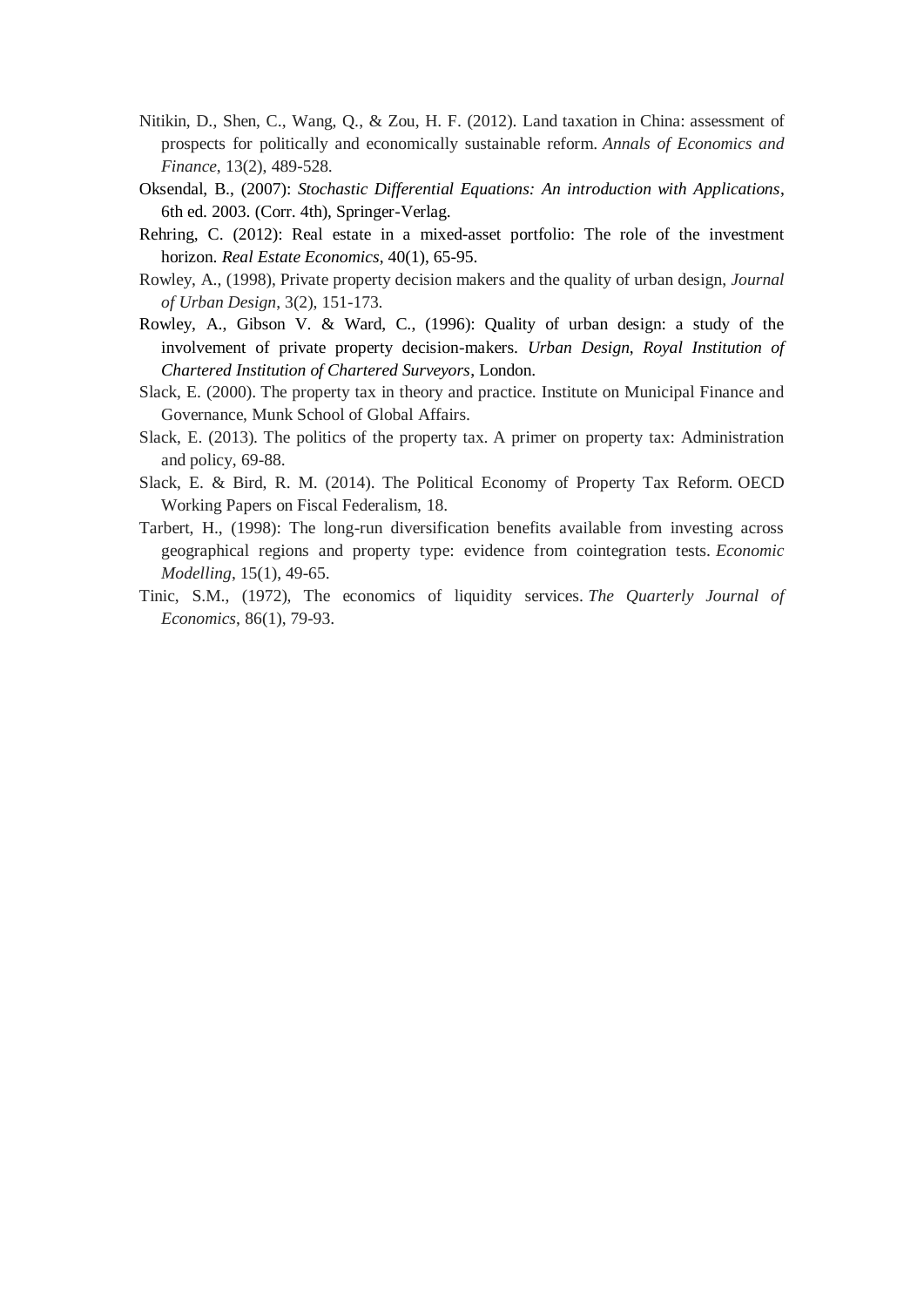# **Appendix**

### **A.1. The case of Spain**

Surplus value payable by tax resident sellers in Spain is 21% of net profit (same as for nonresidents). The tax residents IBI ("Impuesto sobre bienes inmuebles") is paid annually or quarterly. Its amount is calculated by the Mayor of each municipality and depends on the cadastral value of housing and municipal tax rate. For example, the average of IBI paid in a city like Barcelona amounted to  $\epsilon$  700 per year in 2015. The surplus value is payable by tax resident sellers in Spain is 21% of net profit (19% for non-residents from 2016).

# **A.2. The case of England**

Most financial and capital gains for UK taxpayers are taxed at a fixed rate depending on the resident's tax bracket. So if his income is less than £ 35,000, the rate is 18%, and if it is above  $£ 35,000$ , the rate is 28%. However, every taxpayer has an annual allowance of £ 10,000. Most of the gains on asset disposals undergo this tax. The tax on the capital gain is due for individuals but also for companies. For individuals, there is an exemption of  $\pounds$  10,100 per year. The rate is 18% for taxpayers in the slice to 20%, but 28% to taxpayers slices 40% and 50%. It is not however charged for sales of primary residence.

# **A.3. The case of Germany**

Any real estate owned in Germany is generally taxable in the country. The main residence is not taxable outside the municipal taxes property tax type ("Grundsteuer"). The taxation of the letting of property is composed of property income ("Einkünfte aus und Vermietung Verpachtung") calculated by deducting the expenses. For example, we can integrate the amortization of purchased building (2% of the purchase price excluding land value for the property dates back to 1926 and after, 2.5% of the price for previous property) and the amortization of heavy work or materials on an appropriate period of time. The calculated income is integrated into the overall return. For the taxation of capital gains on sale of property, the capital gains on a principal residence are taxed if the property was inhabited the year of sale and the previous 2 years. Capital gains on other property are not taxable after 10 years of detention. For a shorter period of detention of the property, the capital gain is incorporated in income in the year the property is sold. Concerning the taxation on real estate gain, if the property is sold after 10 years of detention, the capital gain is not taxed. If the property is sold before 10 years of detention, the amount of tax on the capital gain is calculated from the income tax as follows:

| up to $\in$ 8,004              | 0%                |
|--------------------------------|-------------------|
| 8 005-13 469 €                 | From 14 to 24%    |
| 13 470-52 881 €                | From 24 to $42\%$ |
| 52 882-250 730 €               | 42%               |
| higher than $\epsilon$ 250 730 | 45%               |

# **Table 1: German Income Tax Rate**

# **A. 4. The case of France**

In calculating the cost of purchasing must take into account the housing purchase price of acquisition costs (legal fees and any costs of real estate agency) at either a real package 7.5%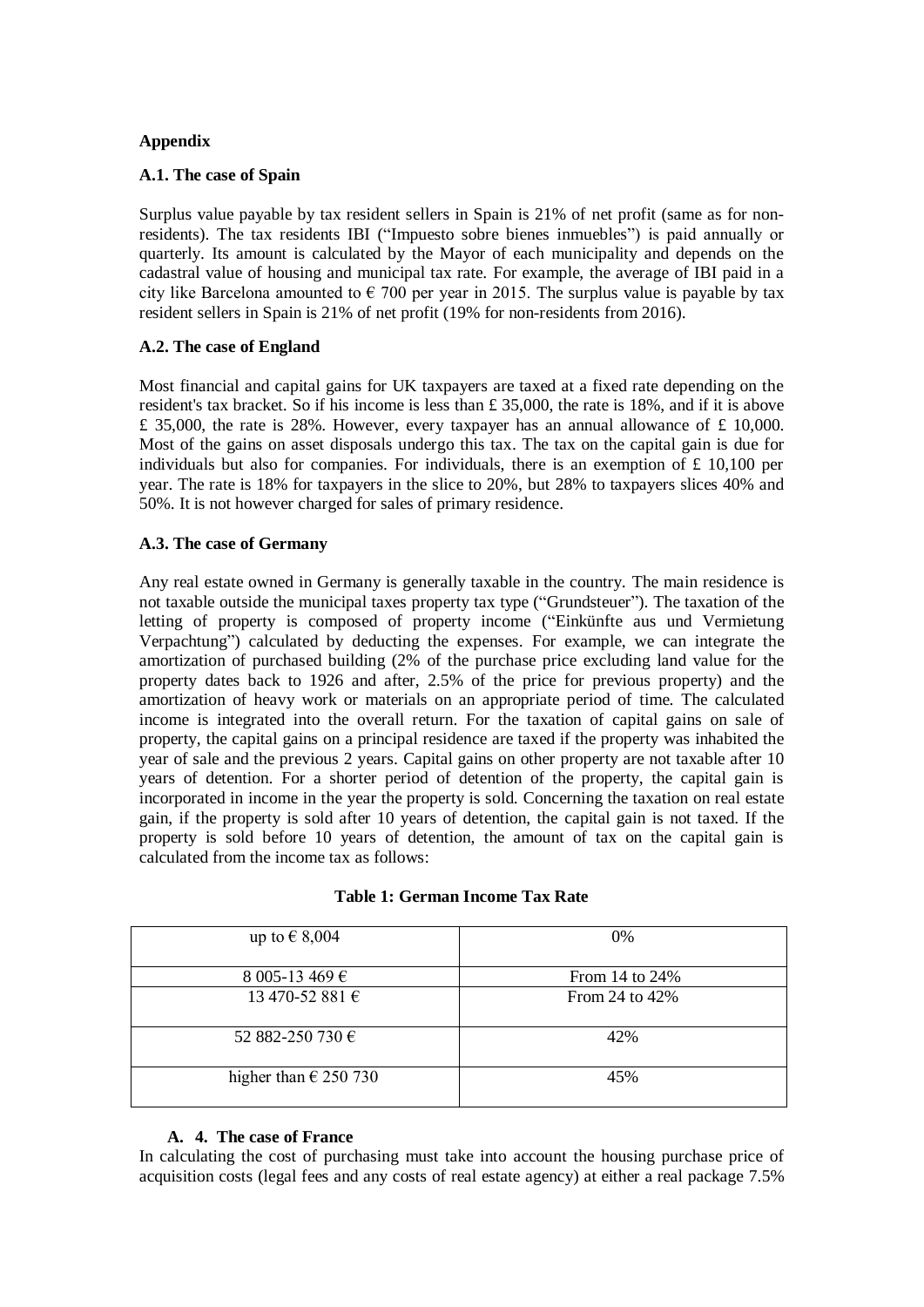of the price of the property, taking into account your cost of work (expansion, renovation, improvement, etc.) or a flat fee of 15% of the purchase price after five years of detention. The principle of allowances for holding period is more than long you keep your home between the time of purchase and that of its sales and more you get a reduction in your capital gain brute. The scale in force in 2016 for allowances is this: year holding period for full abatement tax abatement of 19% for CSG CRDS 15.5%. The purchase price refers to the price at which the seller had purchased the property and includes expenses and allowances paid to the owner at the time of purchase jointly with acquisition costs: registration fees or VAT paid at the time of acquisition, notary fees ... If the seller cannot find the evidence, it can apply a similar flat-rate increase to 7.5% of the purchase price. Increased expenditures in the context of work (construction, expansion, improvement…) are taken into account provided the amount can be justified. If not, the person transferring the property may still increase the purchase price of 15% if, and only if, it owns over 5 years.

Taxation on capital gains are degressive. Additionally, there are actually two scales as regards the imposition of 19% and the other concerning social contributions 15.5% (CSG and CRDS). The first allows an exemption complete after 22 years while for the second one it takes 30 years to not pay any social contribution. Since 1 February 2012, for income tax, the allowance for holding period applies as follows: 6% for each year of detention beyond the 5th until the  $21^{st}$ ; 4% for the past 22 years in detention

| L'abattement pour durée de détention pour l'impôt sur le revenu |            |  |
|-----------------------------------------------------------------|------------|--|
| Durée de détention                                              | Abattement |  |
| Source : Direction générale des Impôts                          |            |  |
| Entre 0 et 5 ans                                                | $0\%$      |  |
| 6 ans                                                           | 6%         |  |
| 7 ans                                                           | 12%        |  |
| 8 ans                                                           | 18%        |  |
| 9 ans                                                           | 24%        |  |
| $10$ ans                                                        | 30%        |  |
| $11$ ans                                                        | 36%        |  |
| 12 ans                                                          | 42%        |  |
| 13 ans                                                          | 48%        |  |
| 14 ans                                                          | 54%        |  |
| $15$ ans                                                        | 60%        |  |
| $16$ ans                                                        | 66%        |  |
| 17 ans                                                          | 72%        |  |
| 18 ans                                                          | 78%        |  |
| 19 ans                                                          | 84%        |  |
| 20 ans                                                          | 90%        |  |
| 21 ans                                                          | 96%        |  |
| 22 ans                                                          | 100%       |  |

#### **Table 2: French real estate income tax**

.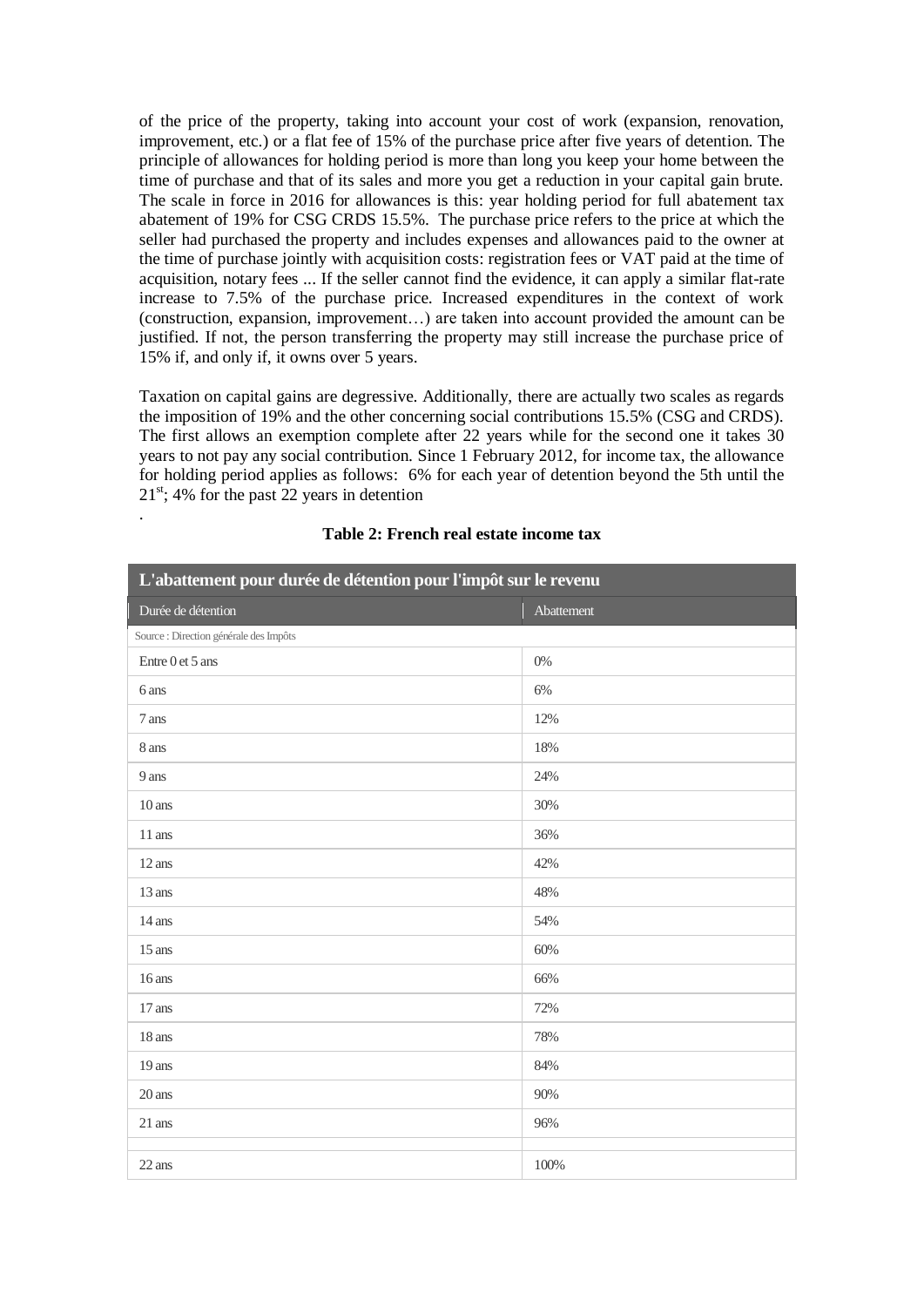For social deductions, the deduction for holding period is as follows: 1.65% per year of detention beyond the 5th until the 21st; 1.60% for the 22nd year in detention; 9% for each year beyond the 22nd.

| L'abattement pour durée de détention pour les prélèvements sociaux |                          |  |
|--------------------------------------------------------------------|--------------------------|--|
| Délai de détention                                                 | Pourcentage d'abattement |  |
| Source : Direction générale des impôts                             |                          |  |
| Jusqu'à 5 ans de détention                                         | $0\%$                    |  |
| 6e année                                                           | 1,65%                    |  |
| 7e année                                                           | 3,30%                    |  |
| 8e année                                                           | 4,95%                    |  |
| 9e année                                                           | 6,60%                    |  |
| 10e année                                                          | 8,25%                    |  |
| 11e année                                                          | 9,90%                    |  |
| 12e année                                                          | 11,55%                   |  |
| 13e année                                                          | 13,20%                   |  |
| 14e année                                                          | 14,85%                   |  |
| 15e année                                                          | 16,50%                   |  |
| 16e année                                                          | 18,15%                   |  |
| 17e année                                                          | 19,80%                   |  |
| 18e année                                                          | 21,45%                   |  |
| 19e année                                                          | 23,10%                   |  |
| 20e année                                                          | 24,75%                   |  |
| 21e année                                                          | 26,40%                   |  |
| 22e année                                                          | 28%                      |  |
| 23e année                                                          | 37%                      |  |
| 24e année                                                          | 46%                      |  |
| 25e année                                                          | 55%                      |  |
| 26e année                                                          | 64%                      |  |
| 27e année                                                          | 73%                      |  |
| 28e année                                                          | 82%                      |  |
| 29e année                                                          | 91%                      |  |
| 30e année                                                          | 100%                     |  |

# **Table 3: French social security contributions**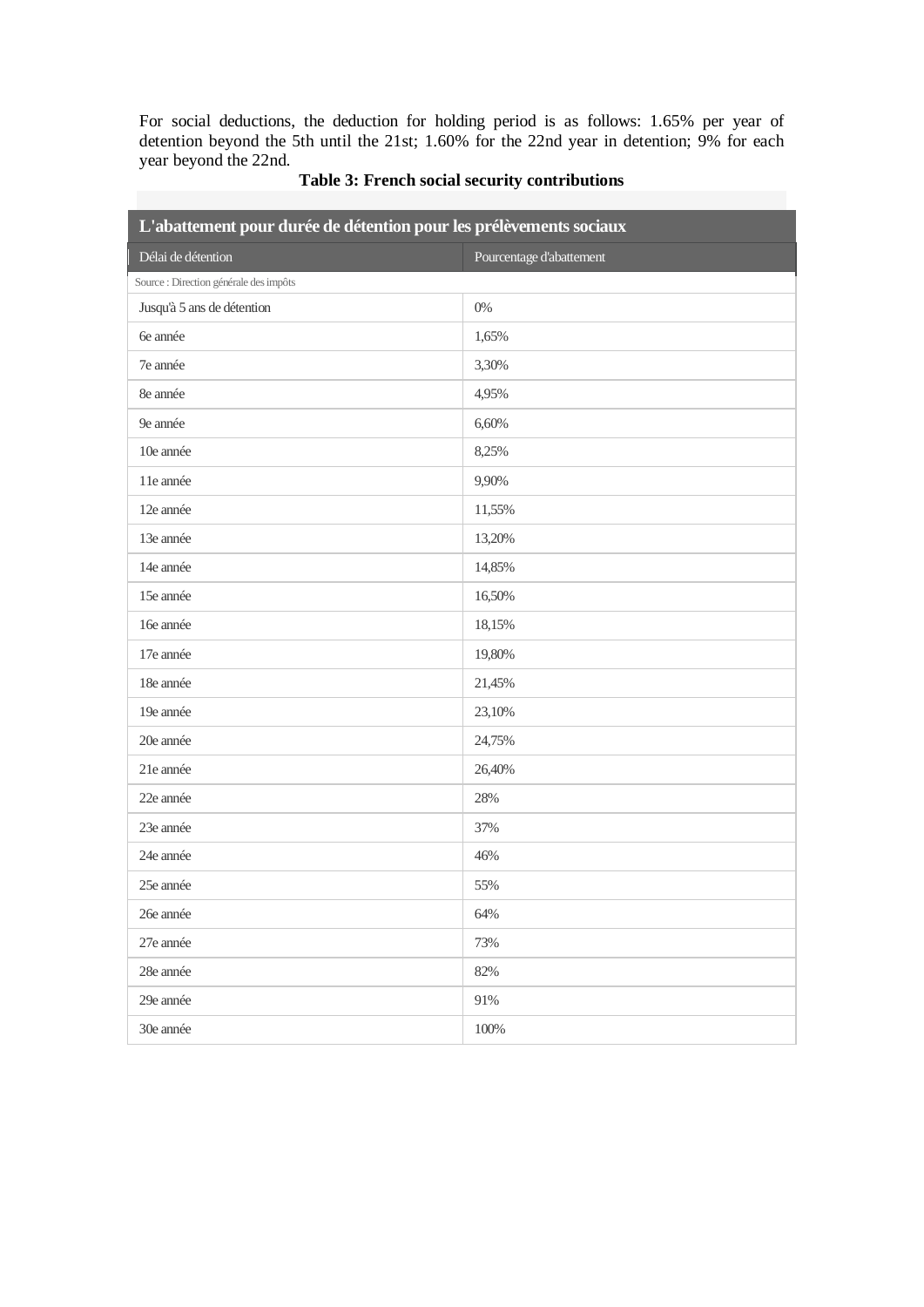As seen previously, for the French case, we have to distinguish two different taxes on capital gains. In that case, we must consider two digressive functions to take account of the two scales when computing the global wealth. (recall the notation  $x+ = Max(x,0)$ )  $V_t = C_t + P_t - \tau_{P,1}(\tilde{P}_t - P_0(1 + f_a + f_{cw}(t))^+(1 - l_1(t))e^{-k_p t} - \tau_{P,2}(\tilde{P}_t - P_0(1 + f_a + f_{cw}(t))^+(1 - l_2(t))e^{-k_p t}$ .

We get the following graphs:



Figure 22: The two French digressive functions

# *A surcharge for the real estate gains exceeding € 50,000*

Since 2013, the government has introduced a surcharge on the capital gains of more than 50,000 €. It aims to impose more heavily those who make a significant real estate gain. This surcharge is still relevant in 2016. The rate of the surcharge varies from 0-6% depending on the magnitude of the gain. The maximum tax is therefore 25% (excluding social security contributions).

| La taxe sur les plus-values immobilières élevées |                                           |  |
|--------------------------------------------------|-------------------------------------------|--|
| Montant de la PV                                 | Montant de la taxe additionnelle          |  |
| Source : Direction générale des impôts           |                                           |  |
| Entre 50 001 € et 60 000 €                       | $2\%$ x PV - (60 000 - PV) x 1/20         |  |
| Entre 60 001 € et 100 000 €                      | $2\% \times PV$                           |  |
| Entre 100 001 € et 110 000 €                     | $3\%$ x PV - $(110000 - PV)$ x 1/10       |  |
| Entre 110 001 € et 150 000 €                     | $3\% \times PV$                           |  |
| Entre 150 001 € et 160 000 €                     | $4\%$ x PV - $(160\,000 - PV)$ x $15/100$ |  |
| Entre 160 001 € et 200 000 €                     | $4\% \times PV$                           |  |
| Entre 200 001 € et 210 000 €                     | $5\%$ x PV - $(210\,000$ - PV) x $20/100$ |  |
| Entre 210 001 € et 250 000 €                     | 5% x PV                                   |  |
| Entre 250 001 € et 260 000 €                     | $6\%$ x PV - $(260\,000$ - PV) x $25/100$ |  |
| Supérieur à 260 000 $\in$                        | $6\%$ x PV                                |  |
|                                                  |                                           |  |

**Table 4: The fee for the high real estate gains**